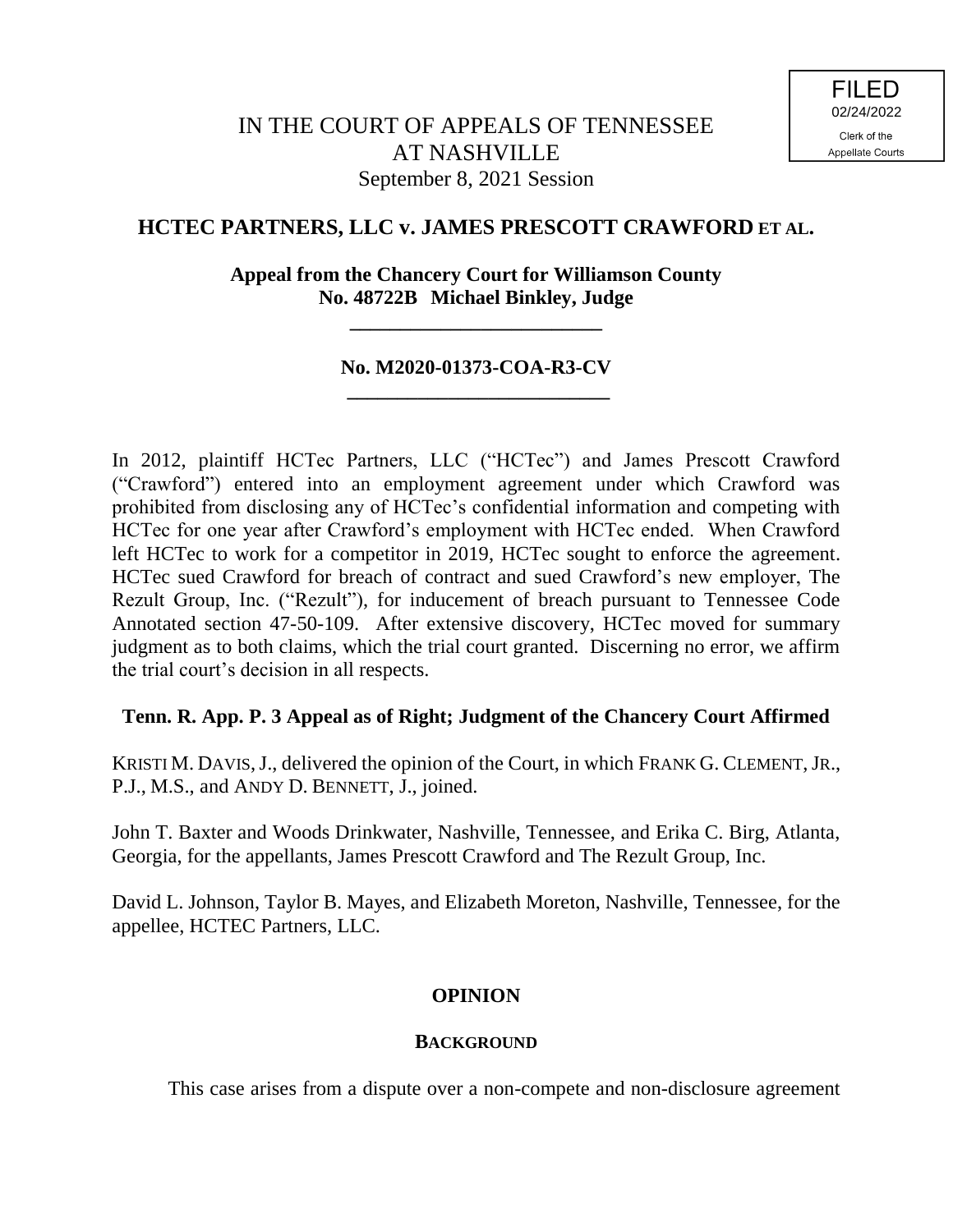executed by HCTec and Crawford in 2012. HCTec is a staffing company located in Brentwood, Tennessee, that sources healthcare information technology ("HIT") personnel and places them with hospitals and hospital systems across the country. It is undisputed that HIT recruitment is a competitive industry. Crawford was originally hired as a recruiter "to source, screen, submit and place candidates for HIT positions." Prior to 2012, Crawford managed a Smoothie King and occasionally helped with his brother-in-law's construction business. When hired by HCTec, Crawford signed a "Confidentiality, Non-Competition, and Non-Solicitation Agreement" (the "Agreement"), which provides as pertinent:

Except as required to perform Employee's job duties at the Company, Employee agrees not to Use or disclose any Trade Secrets of the Company during Employee's employment at the Company, or at any time after the termination of Employee's employment at the Company for any reason, or prior to such time as they cease to be Trade Secrets through no intentional or negligent act or failure to act by me in violation of this Agreement or otherwise.

To prevent Employee from unfairly taking advantage of the knowledge and opportunities gained while in the Company's employ, or to profit at the expense of the Company, during Employee's employment with the Company or the 1 (one) year period following the termination of Employee's employment for any reason, whether by discharge or resignation or on account of relocation, or any other reason, Employee agrees not to compete with the Company in the U.S. directly or indirectly, individually or as a partner, agent, proprietor, director, officer, independent contractor, advisor, salesperson, sales manager, sales trainer, consultant, member, stockholder, or employee of any other person, firm, limited liability company, partnership, corporation, or other Competing Business (as that term is defined in Section 4)[.]

\* \* \*

The parties agree that in the event it becomes necessary to seek judicial remedies for the breach or threatened breach of this Agreement, the prevailing party will be entitled, in addition to all other remedies, to recover from the non-prevailing party all costs of such judicial action, including but not limited to, reasonable attorneys' fees and costs and paralegals' fees, together with all such expenses related to any appeal.

At the time of hiring, HCTec provided Crawford with a week of classroom training regarding HIT recruiting best practices, the HIT market overall, resume review, candidate screening, and rate negotiation. By all accounts Crawford performed exceptionally and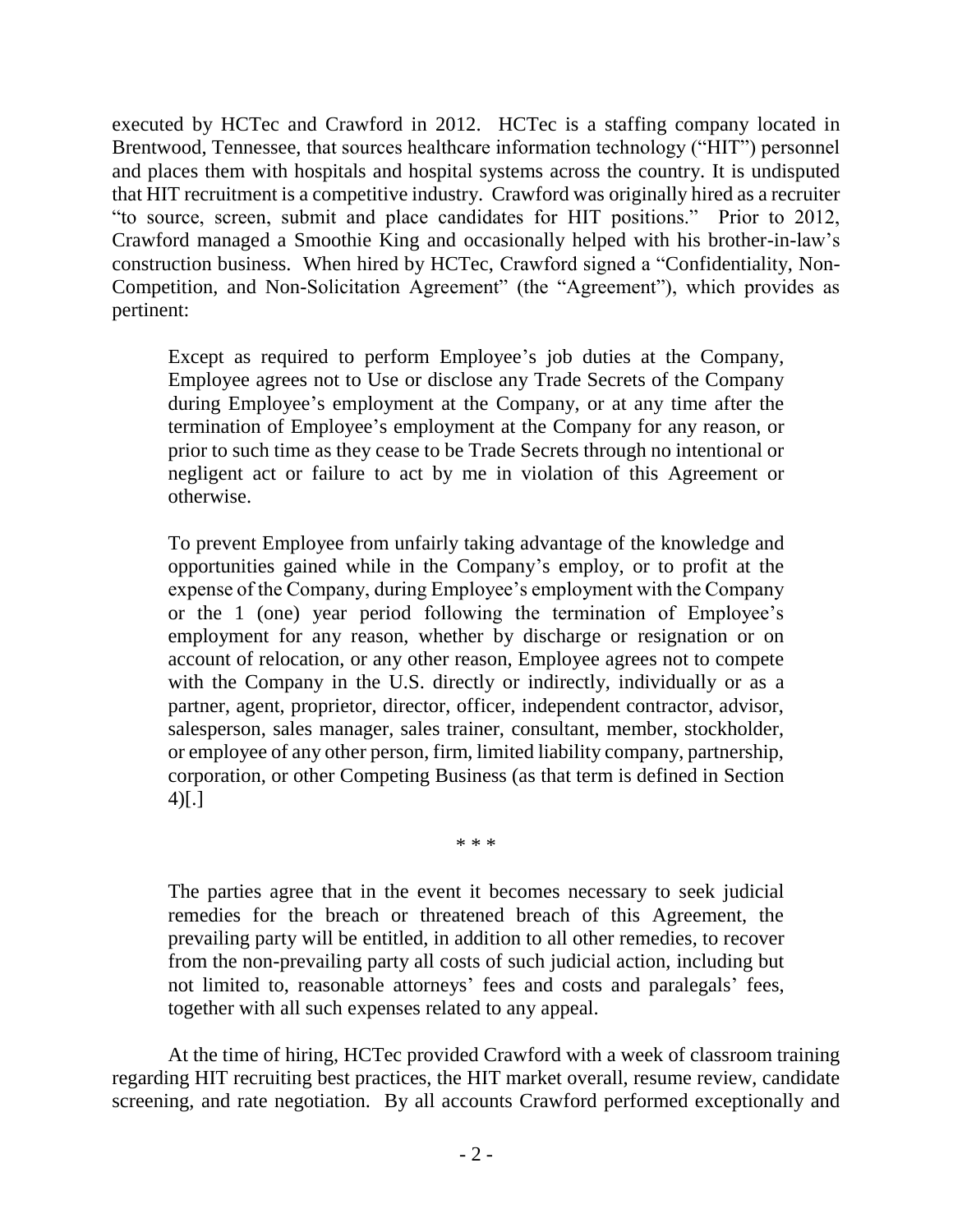was promoted to Recruiting Team Lead in 2016 and then to Recruiting Manager in 2017. Eventually, Crawford became Interim HIT Recruiting Delivery Manager and later the permanent HIT Recruiting Delivery Manager. As Delivery Manager, Crawford was responsible for and oversaw the recruiting team's "production, training, mentoring, coaching, hiring [and] firing." Crawford reported on his team's progress during weekly meetings with HCTec executives. The primary software that HCTec used to compile data and pay history about its consultants<sup>1</sup> and customers, *TalentRover*, was used by Crawford daily. Crawford described himself as a "super user" of *TalentRover* on his resume and testified in deposition that he was HCTec's "point person" on the database. HCTec provided Crawford with training on how to use *TalentRover* and numerous other platforms by bringing in outside representatives from those companies. Crawford agreed in his deposition that while commercially available to other users, *TalentRover* was configured specifically for HCTec and that the data as compiled in *TalentRover* was confidential and proprietary to HCTec.

In June of 2019, a headhunter reached out to Crawford about an opportunity with Rezult, another staffing company located in Brentwood. It is undisputed that Rezult's office is in the same general area as HCTec's office. Rezult met with Crawford and eventually offered him the position of Director, Healthcare IT Division. Although Rezult is also a staffing company, they recruit personnel for industries outside of  $HIT<sup>2</sup>$  such as accounting and finance. According to both Crawford and Rezult, Crawford's duties at Rezult entailed growing the HIT recruiting team to perform at the level of Rezult's other recruiting divisions. Crawford's understanding was that the only difference in his job at Rezult was that he would also oversee a sales team in addition to recruiters, a role he did not perform at HCTec. Crawford notified HCTec in early August 2019 that he would be going to work for Rezult but agreed to stay at HCTec through the end of August. Although Rezult knew Crawford was subject to the Agreement, Rezult's CEO, John Carrico, testified that he did not review the Agreement nor seek advice of counsel prior to offering Crawford the position. Crawford would later testify that he did not understand the Agreement to apply to him any longer insofar as Crawford was not in a "production role," meaning Crawford did not maintain valuable relationships with clients and consultants. Nonetheless, when questioned by HCTec's CEO, Bill Grana, Crawford admitted that Rezult's HIT recruiting group would be in direct competition with HCTec.

 Upon learning of Crawford's departure, Mr. Grana raised concerns about Crawford's role at Rezult. Emails contained in the record show that Mr. Grana and HCTec's chief human resources officer, Brandyn Payne, communicated with Rezult and Crawford about the Agreement. HCTec never took the position that Crawford could not work for Rezult in any capacity but maintained that Crawford could not compete directly with HCTec for the term of the Agreement, which was one year. Ms. Payne invited

<sup>&</sup>lt;sup>1</sup> HCTec refers to the HIT personnel that it sources and places as "consultants."

<sup>2</sup> HCTec exclusively recruits HIT personnel.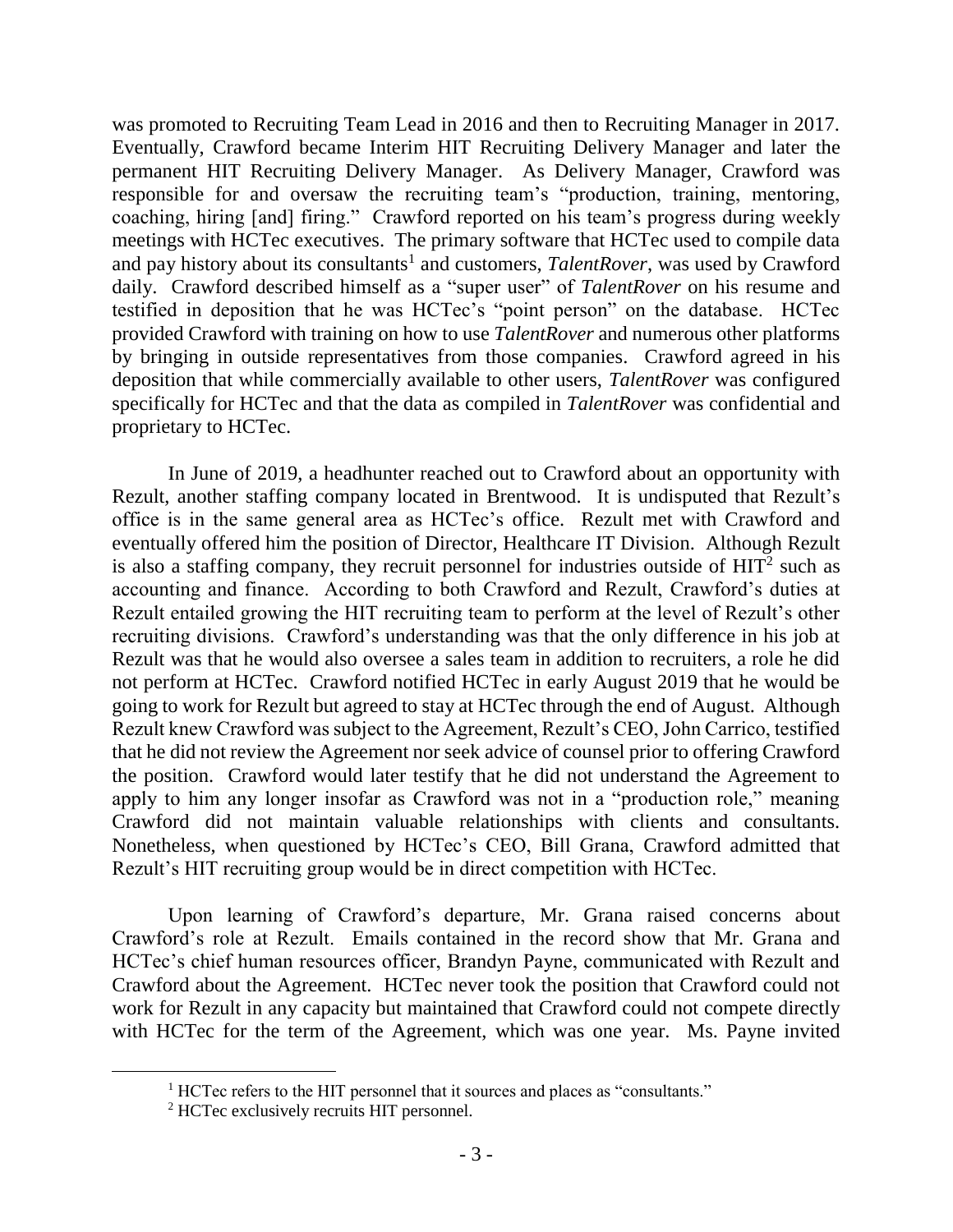Crawford and Rezult to collaborate with her and Mr. Grana on developing guidelines for Crawford's work so that he could be employed by Rezult but also comply with the Agreement. Rezult contended, however, that because Crawford's role would not be "outward facing," there could be no damage to HCTec. In response to a letter sent to Rezult by counsel for HCTec, Rezult described its position as follows:

Mr. Crawford is fulfilling an internal role at Rezult. He will not be outwardly facing with customers, consultants, or permanent employees. Instead, he is building and leading Rezult's Healthcare IT group. His job duties include working with senior leadership to determine the Healthcare IT group's strategy as well as the needs and management of the group internally. Mr. Crawford does not have and will not have any role in soliciting customers, consultants, or permanent employees (including, of course, any HCTec-connected individuals), and will instead focus on learning and executing Rezult's own policies and practices.

Mr. Crawford's and Rezult's intentions to ensure that there is no unfair competition are demonstrated by the facts that Mr. Crawford did not take any HCTec property and both he and Rezult have been very candid and open with HCTec about Mr. Crawford's new role.

Crawford's first day with Rezult was September 3, 2019. HCTec informed Rezult that it would seek judicial remedies pursuant to the Agreement unless Rezult ceased and desisted employment of Crawford in any role involving HIT staffing. The parties could not agree, however, and HCTec filed its verified complaint in the Chancery Court for Williamson County (the "trial court") on September 12, 2019. HCTec alleged breach of contract as to Crawford and inducement of breach as to Rezult and requested compensatory damages as well as injunctive relief. HCTec alleged in its complaint that Crawford had intimate knowledge of and access to its financial information, client lists, confidential strategies, network of HIT professionals, national market data, budgets and forecasts, targets and strategic goals, and key operating objectives and workplans.

It is undisputed that HCTec contributed to training Crawford, including the week of classroom training upon his initial hire, attendance at an exclusive HIT recruitment training at Belmont, and a leadership conference in Chicago. Crawford also admitted in deposition that he spent a significant amount of time with Bobby Knight, HCTec's Senior Vice President of Strategic Staffing, as well as other various executives, who trained and mentored Crawford on a daily basis. HCTec sought attorney's fees pursuant to the Agreement, as well as treble damages against Rezult in accordance with Tennessee Code Annotated section 47-50-109.

In seeking a temporary injunction, HCTec posited that it had a protectable business interest by virtue of Crawford's training and access to confidential information and that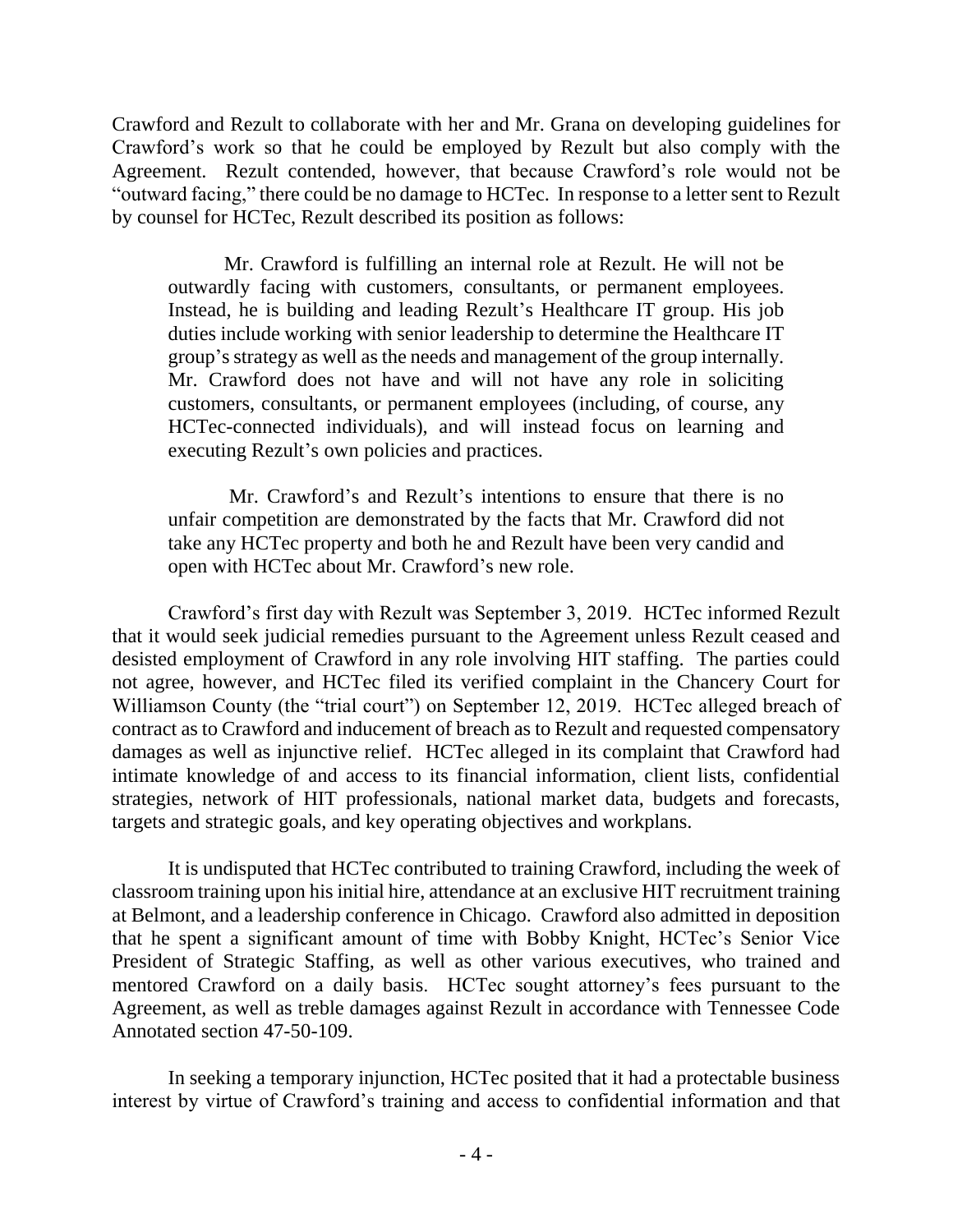HCTec was likely to succeed on the merits of its claim. HCTec further argued that the potential harm it faced outweighed any potential harm to Crawford and that the Agreement was not inimical to public interests.

Crawford and Rezult (together, "Appellants") opposed the temporary injunction, arguing that HCTec failed to meet the high bar necessary to justify such relief. Appellants also urged that Crawford had learned his business skills, such as leadership, in college and that the training Crawford received at HCTec was general in nature. Appellants also alleged that Crawford took no information or property from HCTec and was forthright about leaving to work for Rezult. Overall, Appellants maintained that HCTec was unlikely to succeed on the merits of its claims because it sought to restrain ordinary competition. In support, Appellants filed affidavits of Crawford and Mr. Carrico. Crawford contended that his training at HCTec was general, that he had limited contact with HCTec's clients as a recruiting leader, and that his role at HCTec was "middle-management" at best.

The trial court granted HCTec's motion on October 21, 2019, thereby enjoining Crawford from working for Rezult "in a capacity 'relating to the HIT sector' pending trial of this matter." Appellants attempted to remove the injunction by seeking an extraordinary appeal to this Court, *see* Tenn. R. App. P. 10, and filing a motion to dissolve the injunction in the trial court, neither of which were successful. The parties proceeded with discovery and Appellants eventually filed a counter-claim against HCTec for wrongful injunction.

On March 13, 2020, HCTec filed a motion for summary judgment, alleging that no genuine issues of material fact existed regarding its claims against Appellants. In support, HCTec relied on the declaration of Mr. Grana, as well as the depositions of Crawford and Mr. Carrico. HCTec alleged that there was ample consideration for the Agreement and that it had a protectable business interest because of Crawford's specialized and significant training and intimate knowledge of HCTec's business strategies and confidential information. HCTec also alleged that the restrictions in the Agreement were, as a matter of law, reasonably tailored to protect HCTec's interests. Regarding the inducement of breach claim against Rezult, HCTec argued that the undisputed facts demonstrated that Rezult knew about the agreement, induced Crawford to breach it anyway, and acted with malice in doing so. HCTec also asked the trial court to dismiss Appellants' counter-claim for wrongful injunction.

Appellants responded to the motion for summary judgment on April 13, 2020, first arguing that the Agreement was unenforceable. Appellants noted that when Crawford was promoted by HCTec, he received new offers of employment that contained no mention of the Agreement. Appellants also claimed the Agreement was unenforceable because Crawford's training was general rather than specialized, Crawford took no proprietary information with him when he left HCTec, and he did not disclose any confidential information to Rezult. According to Appellants, disputes of material fact remained regarding HCTec's purported legitimate business interest and the extent to which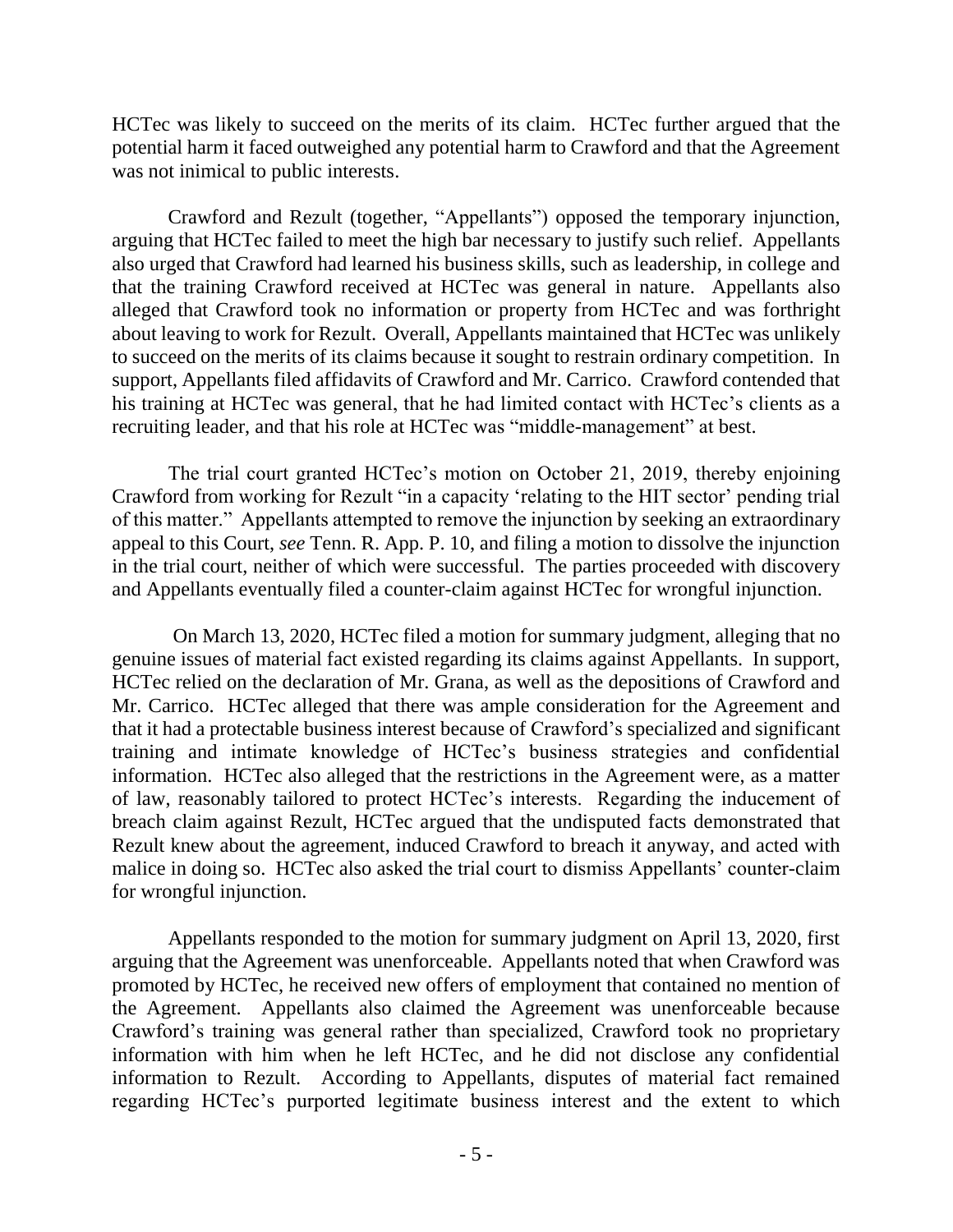information known by Crawford was actually confidential or likely to foster unfair competition. Regarding the inducement of breach claim against Rezult, Appellants claimed that whether Rezult maliciously intended to induce a breach was a question that must be left to a jury.

The trial court held a hearing on HCTec's motion for summary judgment via Zoom, and entered an order granting the motion on May 26, 2020. As pertinent, the trial court concluded:

a. Legitimate Business Interest

\* \* \*

When first hired, Crawford received one week of in-classroom training tailored to HIT staffing and led by the Director of Recruiting. HCTec provides its recruiters, including Crawford, training not only in its staffing recruitment models and processes, but also in the "highly, highly specialized area" of HIT itself, which differs from general information technology. In 2018, HCTec enrolled Crawford in a twelve-to fourteen-week healthcare industry course at Belmont, which included HIT training; and just months prior to his departure in 2019, HCTec sent Crawford to a general leadership training seminar in Chicago. Crawford viewed this training as an indication HCTec was investing in his career with the company.

Throughout his employment, Crawford was provided "countless" lessons during mentoring and coaching sessions with HCTec's leaders Robert Knight, Aaron Baker, Matt Tant, Elliott Hood, Stuart Minehart, Ryan Roth, Jeff Newman, Theo Horrocks, and Jordan McNichols. Crawford also received one-on-one mentoring and coaching from HCTec's current CEO, William Grana, and HCTec's current Chief Human Resources Officer, Brandyn Payne, both of whom considered Crawford a valuable and "high potential" employee of HCTec.

Crawford was trained on industry best practices, best practices for HCTec specific processes, and situational responses. In particular, Crawford was trained in candidate pipelining and recruitment best practices; HCTec's unique recruiting model and key performance indicators ("KPI"); support for specific applications including GoLive, recruitment technology platforms including Akken, Bullhorn, eRecruit, and Talent Rover, and market rates, among other systems and processes.

Crawford's training by HCTec allowed him to go on to develop and deliver training for the company. Crawford led an interdepartmental "lunch-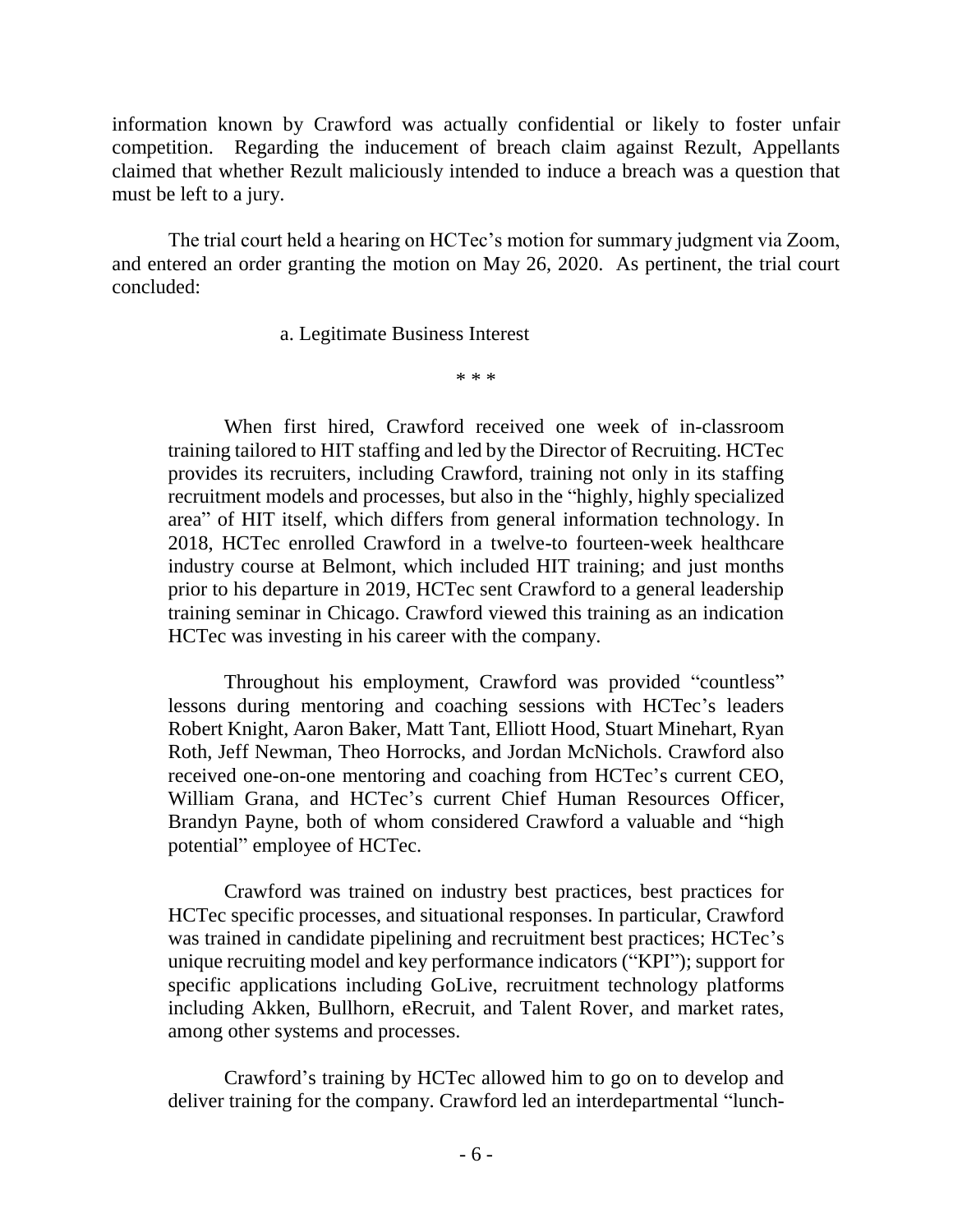and-learn" focused on best practices. When Crawford was promoted to Recruiting Team Lead, he was responsible for coaching and mentoring other recruiters, both experienced and inexperienced. When elevated to Recruiting Manager, Crawford was responsible for "production, training, mentoring, coaching, hiring, [and] firing" a staff of approximately fifteen to twenty employees.

Based on the foregoing, the record reflects no genuine issue of material fact whether HCTec provided Crawford specialized training sufficient to contribute to a legitimate business interest protectable by an enforceable non-competition agreement.

\* \* \*

While employed at HCTec, Crawford had access to the following information proprietary to HCTec and not publicly or generally available: HCTec's billing client list; HCTec's quarterly financial information including gross revenue, gross profit, and EBITDA; proprietary information about HCTec prospective clients; compiled data about performance results from implementation of HCTec's key operating objectives; HCTec's budgets and forecasts; HCTec's short-term strategic goals and growth targets including gross profit, revenue, and headcount; HIT team performance data for HCTec's private equity partner; compensation structures for HCTec recruiters including HCTec commission plan design; designs for HCTec's key performance indicators; HCTec's billing rates for all positions; HCTec's organizational design structures; HCTec's meeting cadence; and HCTec's performance management processes, including daily schedules.

Crawford agreed this information was "proprietary" to HCTec. The transcript reflects Crawford defined proprietary as "Information that [HCTec] created and ha<sup>[s]</sup> a monetary interest in"; and he used the term interchangeably for the term "confidential." Where Crawford identified information as publicly available—even where not easily accessible—he so noted and disputed its proprietary nature. Rezult agrees much of the foregoing information is confidential and proprietary to HCTec.

Crawford was exposed to some of this information in the weekly revenue-pipeline meeting with HCTec's executive leadership team, during which he was made privy to performance updates for each division of the company. Crawford was exposed to other confidential and proprietary information in his day-to-day management of the HIT recruiting division.

Crawford also created data compilations and developed processes for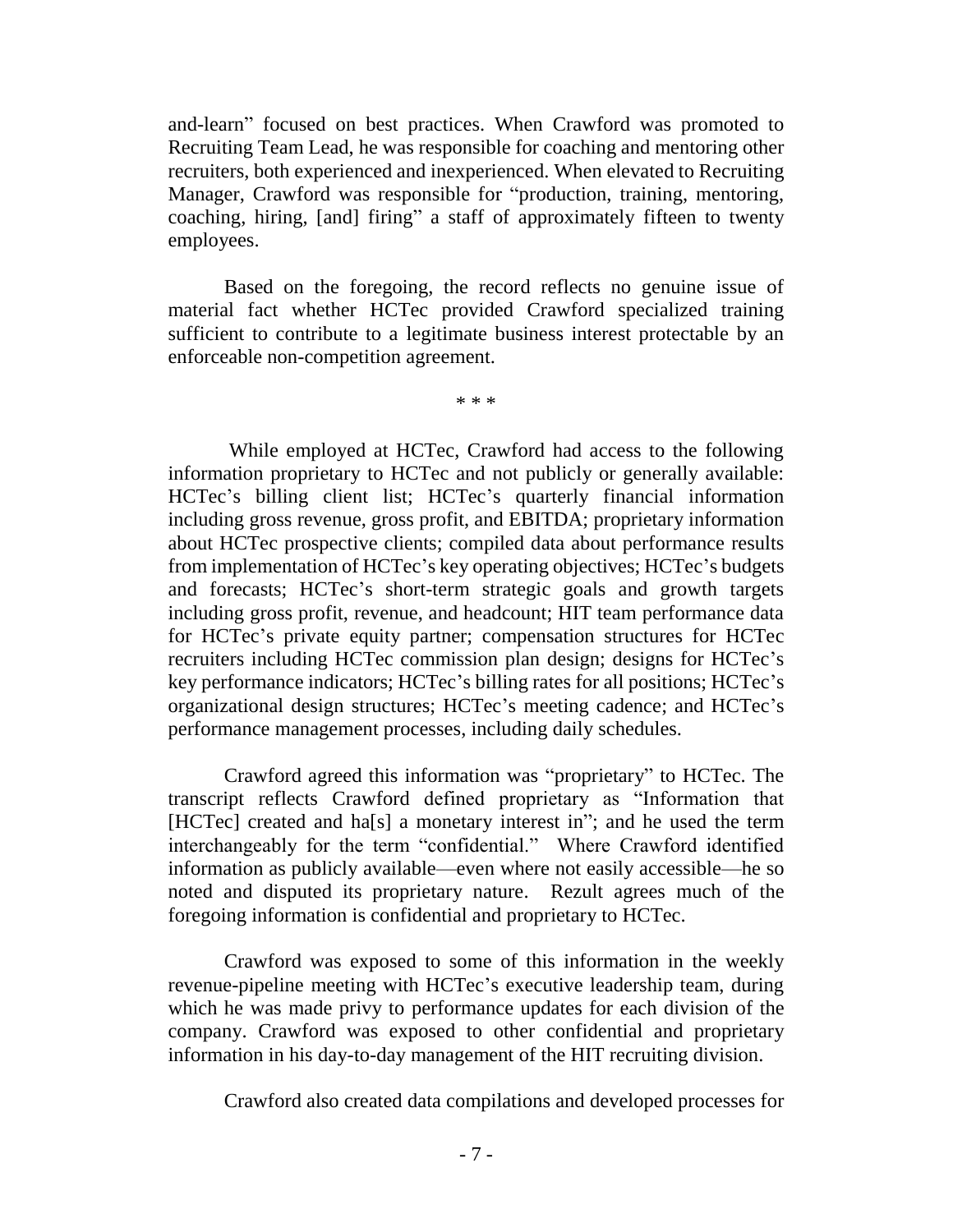HCTec which were not made publicly available and were not readily accessible. Crawford compiled data about HCTec's HIT performance, head count, and gross profit on a weekly basis and presented the information at HCTec's executive revenue-pipeline meetings. Crawford led the daily morning meeting for his recruiting team and executed HCTec's performance management process. He was involved in the development of tactical dayto-day strategies for HCTec's HIT recruiting division. Crawford created HCTec's rules of engagement, or "corporate guidelines for when a recruiter can and cannot contact a certain candidate."

HCTec's main system for matching consultants to clients was *Talent Rover*, an applicant tracking system used by HCTec to create, organize, search, and maintain data compilations. While commercially available, *Talent Rover* was highly customized and configured to HCTec's business. Crawford was HCTec's "subject matter expert" or "point person" about *Talent Rover*. Crawford was not only a "super user" of the customized information in *Talent Rover*, but he also participated in configuring it, to allow HCTec different ways of organizing consultants. HCTec and Crawford agree HCTec maintained a proprietary interest in and preserved the confidentiality of the data compiled in HCTec's version of *Talent Rover*.

As previously noted, Crawford participated in the development and implementation of the Sourcer program, a multi-week training program for new recruiters, which he considers proprietary to HCTec. Also in 2018, Crawford teamed up with HCTec executives to win the company's selection as a vendor by Cerner Corporation, one of the largest electronic medical record ("EMR") providers, for Cerner's implementation of EMR software for the United States government. In that role, Crawford learned about relevant federal government requirements, "attended key meetings and was privy to valuable information about the . . . selection process," and interacted with other subcontracting partners. . . . Rezult specifically agreed HCTec's client list is confidential. The record reflects no genuine issue of material fact whether HCTec gave Crawford access to its trade or business secrets or other confidential information sufficient to contribute to a legitimate business interest protectable by an enforceable non-competition agreement.

\* \* \*

#### c. Danger to Employer

It is undisputed Crawford did not take any physical HCTec property with him when he left HCTec. [Appellants] contend this precludes enforceability, alternatively arguing remembered information is "not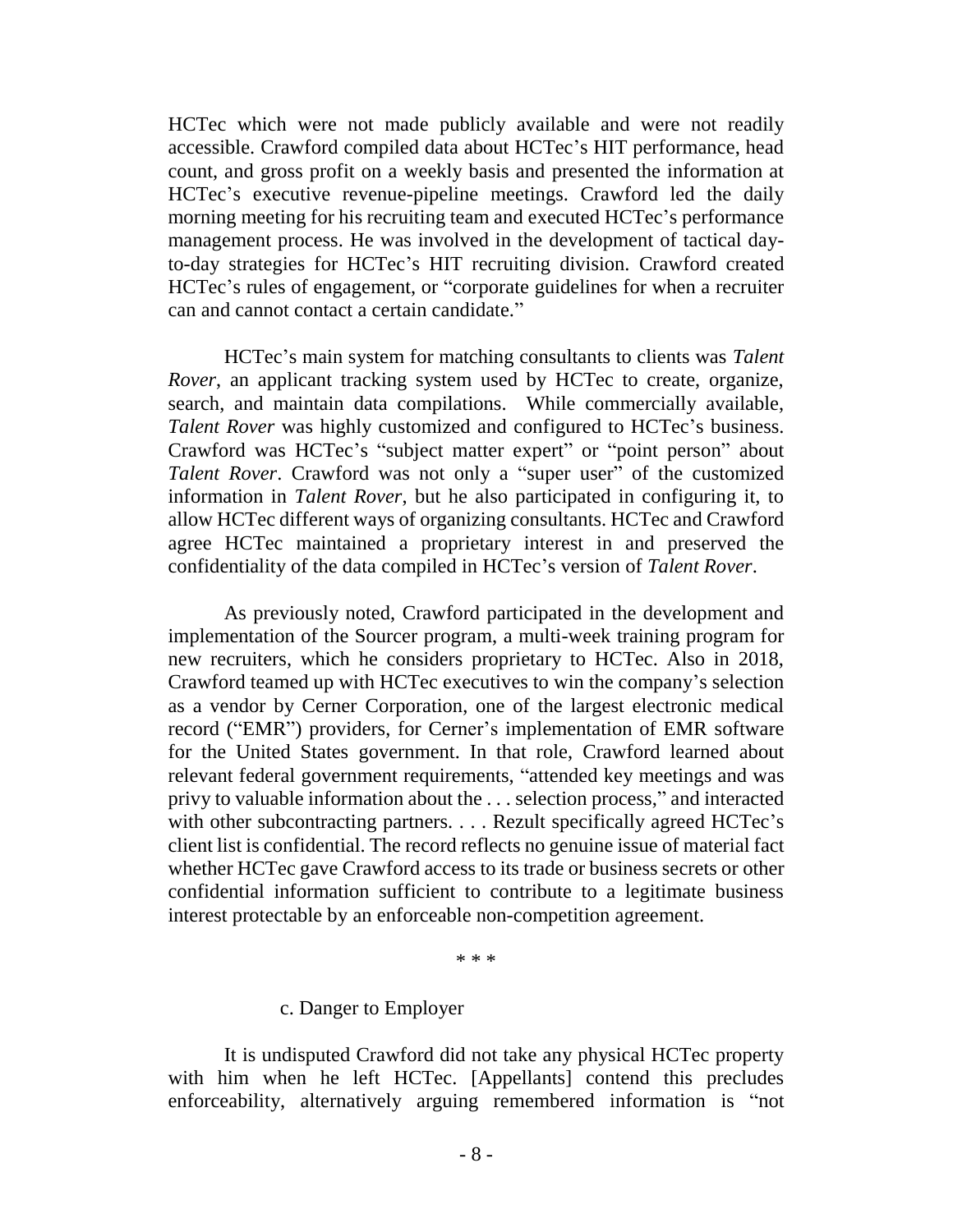protectable" and "less protect[able]."

\* \* \*

[] Tennessee law does not require Crawford to have stolen physical company property. Crawford acknowledged he had frequent, extensive, and long-term access to information valuable to HCTec, HCTec took measures to preserve its confidentiality, and HCTec would be harmed to varying degrees if its competitors had access to the information. This is sufficient to create a legitimate business interest properly protectable by valid and enforceable restrictive covenants. *See, e.g.*, *Combs v. Brick Acquisition Co.*, [No. E2012-02696-COA-R3-CV], 2013 WL 5872448, at \*7 (Tenn. Ct. App. Oct. 30, 2013) (price lists and target profit margins properly protectable based on employee's fluency and frequency with information, even though employee kept no documentation and had not memorized the information).

[Appellants] complain HCTec has not demonstrated it was harmed by Crawford's [move] to Rezult. The Court's task is to determine "danger to the employer if the move agreement is not enforced." *Hasty*, 671 S.W.2d at 472- 73 (citing *Affright*, 409 S.W.2d at 363); *Udom*, 166 S.W.3d at 678-79. A reasonable non-compete agreement supported by a legitimate business interest exists to prevent harm; and in fact Crawford agreed not to compete with HCTec for one year to "prevent [him] from unfairly taking advantage of the knowledge and opportunities gained while in the Company's employ, or to profit at the expense of the Company." The agreement further provides HCTec "the right to obtain an injunctive or other equitable relief from a court of competent jurisdiction restraining such breach or *threatened breach*."

\* \* \*

On arriving at Rezult, Crawford in fact commenced an "active management role" leading the HIT recruiting team, including strategic planning and decision-making. The Court finds no genuine issue of material fact that Crawford's move to Rezult created a real and substantial danger of unfair competition to HCTec.

(Some internal record citations omitted).

The trial court went on to find that: 1) because Rezult still employed Crawford and had no intention of firing him, the harm to Crawford was minimal; 2) the Agreement was not inimical to public interest; and 3) the time and place restrictions of the Agreement were reasonable in light of HCTec's national operations.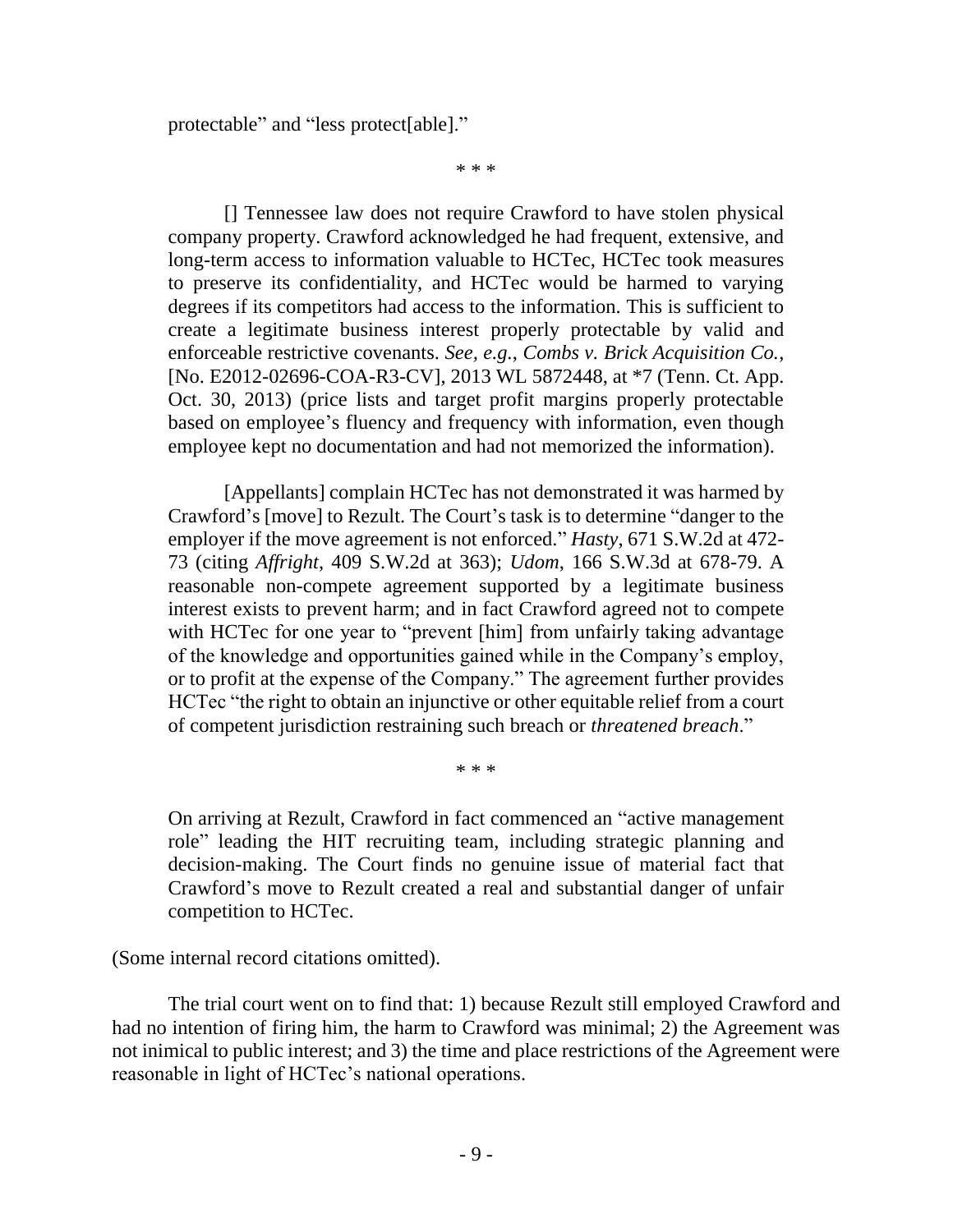The trial court also rejected Appellants' argument that the Agreement was abrogated by Crawford's promotions:

The letters of employment cited by [Appellants] neither explicitly rescind [the Agreement] nor refer in any way, much less comprehensively, to its subject matter—which is non-competition, non-solicitation, and nondisclosure. The letters address only Crawford's new compensation structure.

\* \* \*

The Court concludes the letters of employment at issue do not qualify as a matter of law to abrogate or supersede Crawford's non-compete agreement.

Next, the trial court found that there were no genuine issues of material fact as to whether Crawford breached the Agreement by going to work for Rezult, noting that undisputedly, Crawford's job was to grow and manage a team of HIT recruiters and that this was also his job with HCTec. Additionally, the trial court found that Crawford undisputedly disclosed HCTec's gross profit figure to Mr. Mintz and Rezult in 2019 and thus breached the non-disclosure portion of the Agreement. Finally, the trial court found that HCTec was entitled to recover its attorney's fees pursuant to the prevailing party clause in the Agreement.

Crawford was enjoined from working for Rezult in a capacity related to HIT recruiting until October 21, 2020. The trial court also found in favor of HCTec as to its inducement of breach claim against Rezult, concluding that Rezult knew of the Agreement prior to Crawford's official hiring and acted intentionally and with the purpose of benefiting itself at HCTec's expense by hiring Crawford anyway. Although Appellants urged that HCTec's attorney's fees could not be the only measure of damages, the trial court applied the "independent tort theory" and concluded that HCTec's attorney's fees and expenses were compensatory damages under the circumstances. The trial court then found, pursuant to section 47-50-109, that HCTec was entitled to treble the amount of damages awarded. Appellants then filed a timely notice of appeal to this Court.

### **ISSUES**

Appellants' issues are taken from their principal brief and slightly restated:

1. Whether the trial ourt erred in concluding that HCTec had a legitimate business interest properly protectable by the Agreement.

2. Whether the trial court erred in concluding the Agreement was enforceable after Crawford received promotion letters that did not mention the Agreement.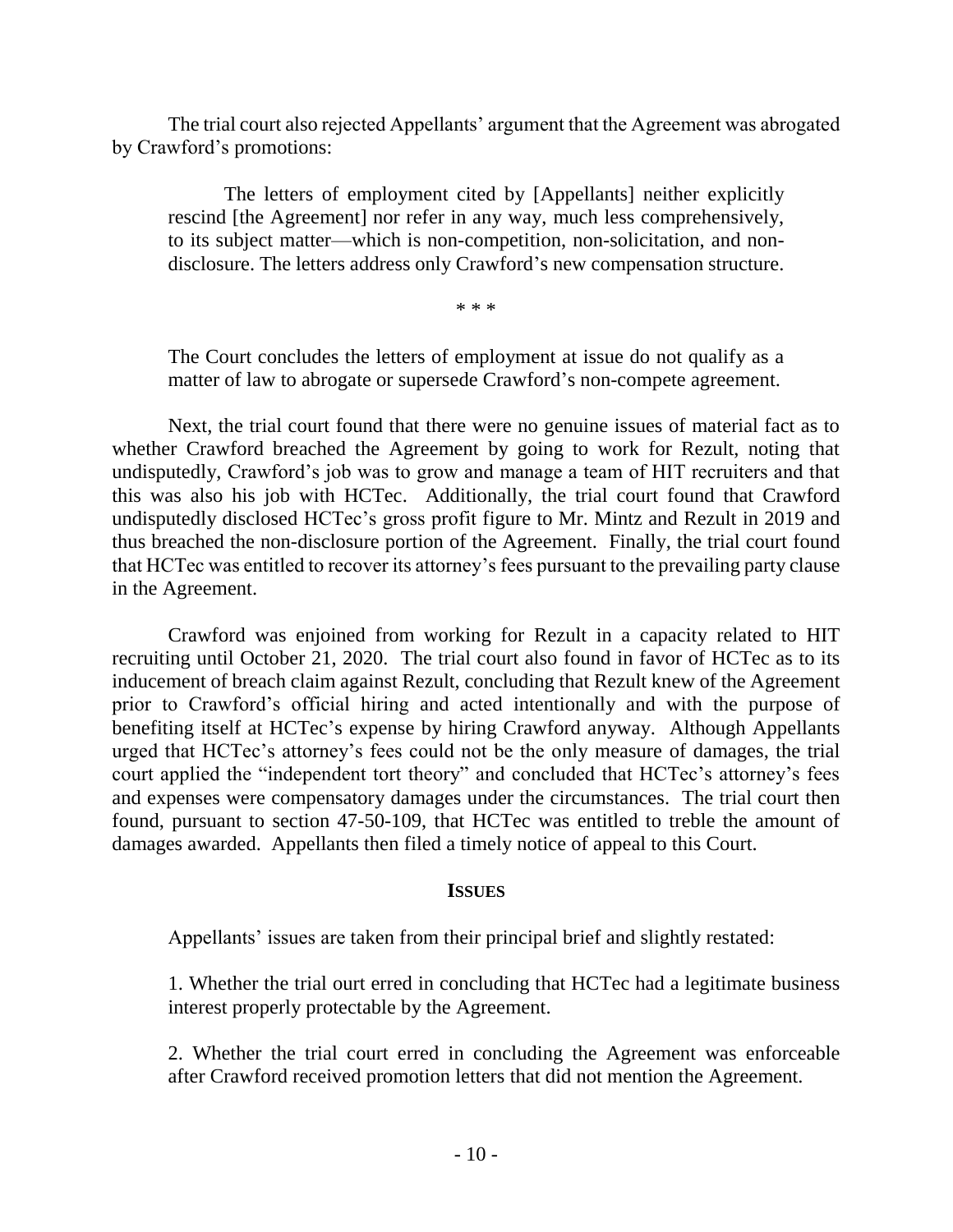3. Whether the trial court erred in concluding that Crawford breached the Agreement.

4. Whether the trial court erred in concluding that HCTec can recover attorney's fees pursuant to the Agreement.

5. Whether the trial court erred in concluding that Rezult induced the breach of Crawford's agreement.

6. Whether the trial court erred in concluding that attorney's fees incurred in litigation are recoverable damages under Tennessee Code Annotated § 47-50-109, which can then be trebled.

In its posture as Appellee, HCTec contends that it is entitled to attorney's fees incurred on appeal.

#### **STANDARD OF REVIEW**

Appellants challenge the trial court's grant of summary judgment in favor of HCTec. A trial court may grant summary judgment only if the "pleadings, depositions, answers to interrogatories, and admissions on file, together with the affidavits . . . show that there is no genuine issue as to any material fact and that the moving party is entitled to a judgment as a matter of law." Tenn. R. Civ. P. 56.04. The propriety of a trial court's summary judgment decision presents a question of law, which we review de novo with no presumption of correctness. *Kershaw v. Levy*, 583 S.W.3d 544, 547 (Tenn. 2019).

### **DISCUSSION**

### *a. Enforceability of the Agreement*

First, Appellants argue that HCTec did not establish that it had a legitimate business interest protectable by the Agreement. Appellants also argue that the Agreement was "abrogated" by letters from HCTec to Crawford offering him various promotions.

Because it presents a threshold question, we first address Appellants' argument that the Agreement was rendered invalid by Crawford's subsequent promotions. In determining that the letters did not abrogate the Agreement, the trial court relied on *Tompkins v. Federal Express Corp.*, No. 2:09-cv-02073-JPM-dkv, 2010 WL 1780232 (W.D. Tenn. Apr. 30, 2010). *Tompkins* was an employment dispute between FedEx and a former employee. Upon his hiring in 1996, the employee signed an employment agreement, which, *inter alia*, provided that any lawsuit brought by the employee against FedEx must be filed "within the time prescribed by law or 6 months from the date of the event forming the basis of [the] lawsuit, whichever expires first[.]" *Id.* at \*1. In 2000, the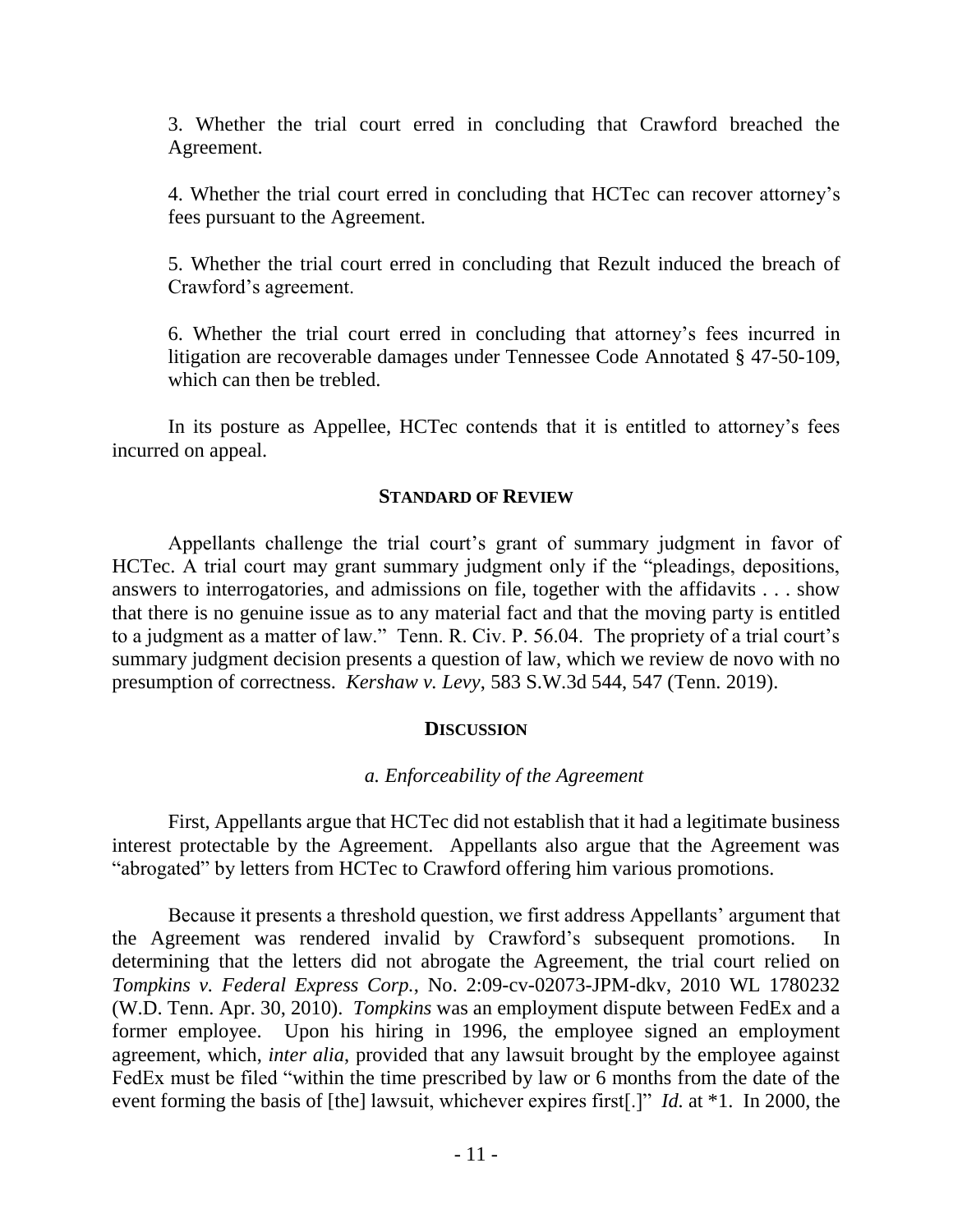employee received a letter, which incorporated by reference the job application to which the agreement had been attached, offering him a promotion. *Id.* The employee was then terminated in 2007, and after nearly a year, he filed a lawsuit alleging several claims against FedEx. *Id.* FedEx sought dismissal based upon the time limitation in the employment agreement. *Id.* 

The plaintiff argued, as Appellants do here, that his promotion superseded the original employment agreement. *Id.* at \*3. Applying Tennessee law, the district court rejected this argument, explaining as follows:

"A contract may be . . . abrogated by a new contract[.]" *Robert J. Young Co. v. Nashville Hockey Club Ltd. P'ship*, No. M2006-2511-COA-R3-CV, 2008 WL 820488, at \*5 (Tenn. Ct. App. March 26, 2008) (*quoting* 17B C.J.S. Contracts § 434). "However, making subsequent contracts that deal with the same subject matter as the earlier contracts does not abrogate the previous instruments unless the subsequent contract either explicitly rescinds the earlier instruments or deals with the subject matter of those instruments so comprehensively as to be complete within itself," or the two agreements are so inconsistent that they cannot be reconciled. *Id.* (*quoting* 17B C.J.S. Contracts §§ 434, 435).

The 2000 acceptance letter does not explicitly rescind the Employment Agreement. (*See* Pl.'s Resp. Ex. 4.) Nor does it deal with the terms of Plaintiff's employment so comprehensively that it implicitly rescinds the Employment Agreement, or create an irreconcilable inconsistency with the earlier contract. (*See id.*) Plaintiff's argument fails.

*Id.* Based on the foregoing, HCTec asserts that the trial court properly concluded Crawford's promotions had no bearing on the Agreement.

On the other hand, Appellants rely on *Sodexo Operations, LLC v. Abbe*, 382 F. Supp.3d 162, 166 (D. Mass. 2019), in arguing that Crawford's changed circumstances within HCTec invalidate the Agreement. In that case, Sodexo sued a former employee for breach of his non-compete when the employee left to work for Sodexo's direct competitor, Wellforce. *Id.* at 163–64. Both companies provided food services and facilities management to hospitals. *Id.* at 163. The employee had been with Sodexo for fourteen years and during that time his job responsibilities changed substantially. *Id.* Upon filing its case, Sodexo moved for a preliminary injunction which the district court denied, explaining that:

the changed circumstances doctrine further jeopardizes the enforceability of the non-compete. Massachusetts courts are hesitant to grant injunctive relief where the institution of a non-competition provision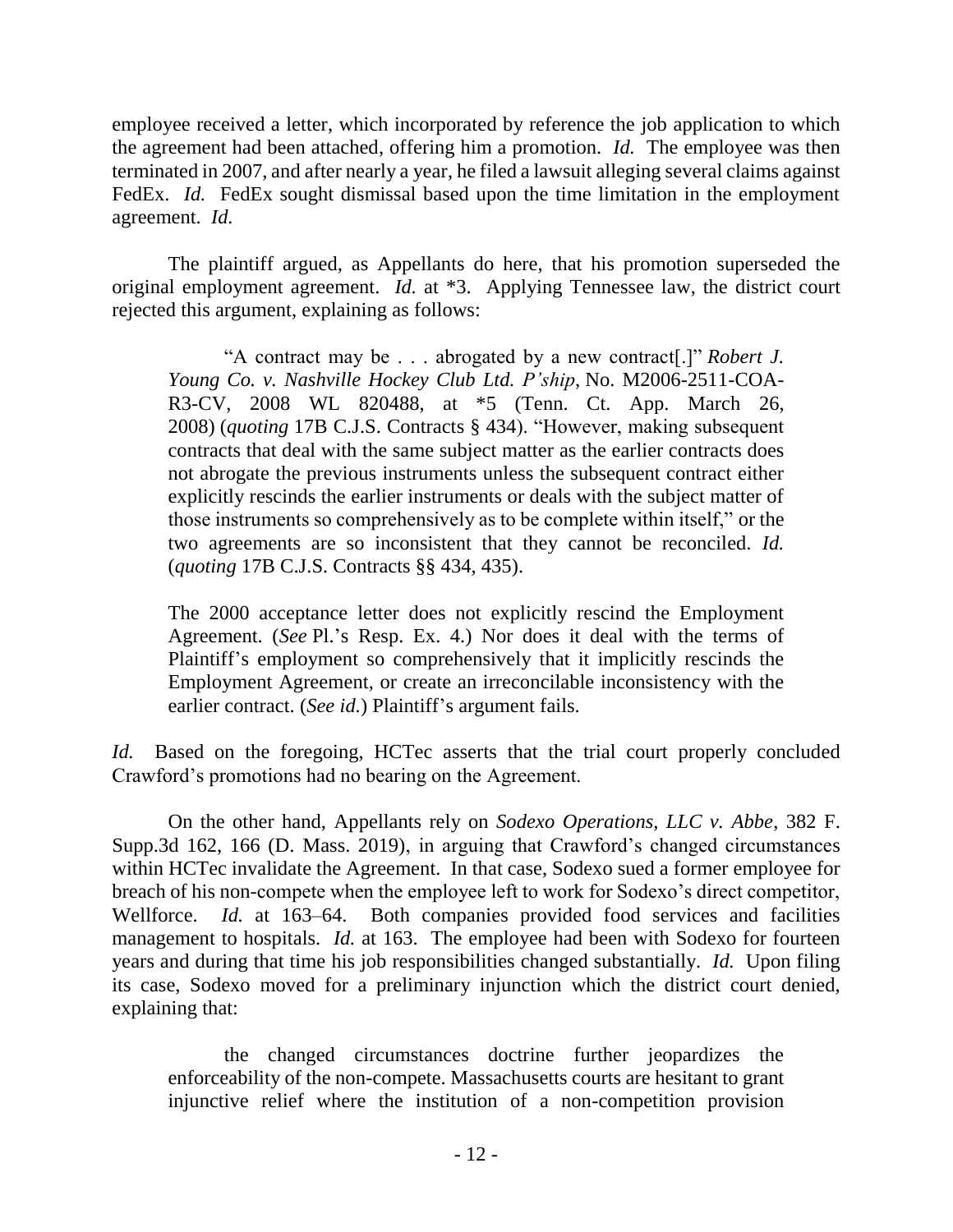precedes material changes in the employment relationship. *See KNF & T Staffing, Inc. v. Muller*, No. SUCV201303676BLS1, 2013 WL 7018645, at \*3 n.4 (Mass. Super. Oct. 24, 2013) (collecting cases). Defendants make a credible argument that there were several material changes in Mr. Abbe's compensation and job responsibilities between 2005, when he signed the non-compete, and 2019, when he resigned from Sodexo. Indeed, when in 2014 he began overseeing the Sodexo-Lowell contract, Sodexo allegedly presented him with a new offer letter that made no reference to the noncompete he had signed nine years prior.

## *Id.* at 166.

 $\overline{a}$ 

We agree with HCTec that *Sodexo* is inapplicable, and we take no issue with the trial court's ruling. First and foremost, *Sodexo* is based on "the changed circumstances" doctrine which is rooted in Massachusetts law. Here, the Agreement expressly provides that it is controlled by Tennessee law, and Appellants cite no Tennessee case law supporting their theory.<sup>3</sup>

Second, the plain and unambiguous language of the Agreement undermines Appellants' argument. The Agreement provides in several places that its terms apply to Crawford's employment with HCTec, rather than solely to his role as a recruiter, as Appellants maintain. For example, the Agreement's recitals provide that HCTec "desires to employ or to continue to employ Employee to render, for and on behalf of the Company, professional services in connection with conducting its business[.]" Likewise, the noncompete clause applies "during Employee's employment with the Company or the 1 (one) year period following the termination of Employee's employment for any reason[.]" The clear import of the Agreement is that its terms apply, without qualification, to Crawford's *employment* with HCTec as opposed to a particular role within the company. Accordingly, we agree with the trial court that "[n]othing in the agreement suggests it fails to apply to Crawford" should Crawford change roles within HCTec. *See Hixson v. Am. Towers, LLC*, 593 S.W.3d 699, 711 (Tenn. Ct. App. 2019) ("The written words of a contract are the 'lodestar' of contract interpretation. We generally interpret words according to the 'usual, natural, and ordinary meaning of the contractual language.'" (quoting *Individual Healthcare Specialists, Inc. v. BlueCross BlueShield of Tennessee, Inc.*, 566 S.W.3d 671, 694 (Tenn. 2019))).

<sup>3</sup> In fact, our Supreme Court, in *Central Adjustment Bureau v. Ingram*, 678 S.W.2d 28, 35 (Tenn. 1984), upheld the enforceability of non-compete agreements despite one former employee having "received numerous salary increases as well as two promotions." The primary issue in *Central Adjustment Bureau* was whether sufficient consideration underpinned the non-competes, insofar as they were signed after the employees were hired. Although *Central Adjustment Bureau* is therefore not precisely on point, we perceive the upholding of the agreement in that case, notwithstanding the employee's "changed circumstances," to weigh against Appellants' argument that this Court should adopt the approach used in *Sodexo*.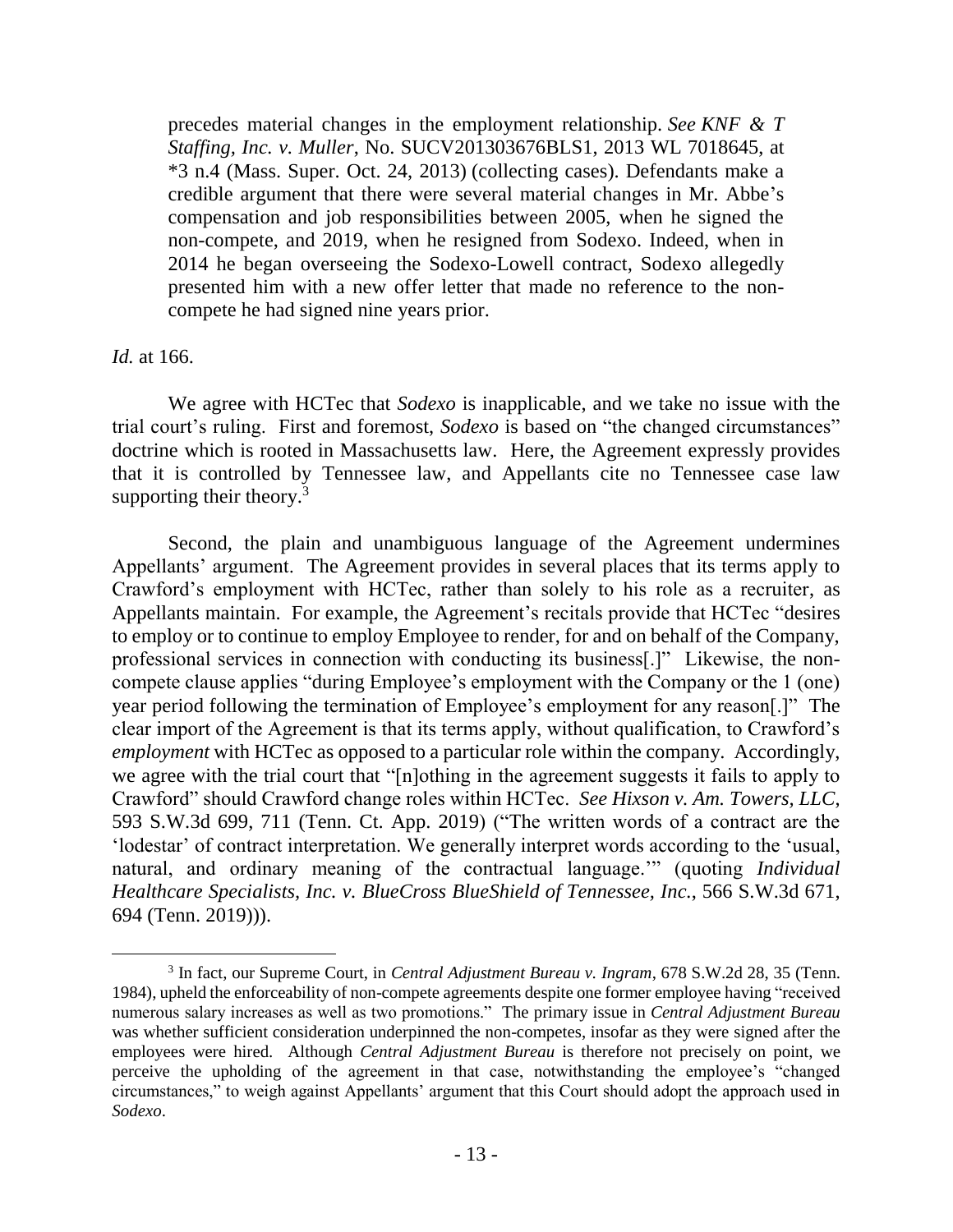Nor are Crawford's letters inconsistent with the terms of the Agreement. The letters do not purport to amend or rescind the Agreement, or even mention the Agreement at all.<sup>4</sup> Rather, the letters simply designate new titles for Crawford and lay out additional compensation. Accordingly, we conclude, as the trial court did, that the Agreement is not unenforceable on this basis.

Next, Appellants argue that the Agreement is unenforceable because HCTec did not prove, as a matter of law, that it had a legitimate business interest protectable by a noncompete. This Court addressed the enforceability of non-compete agreements in *Vantage Tech., LLC v. Cross*, 17 S.W.3d 637, 644 (Tenn. Ct. App. 1999):

Covenants not to compete, because they are in restraint of trade, are disfavored in Tennessee. *Hasty v. Rent-A-Driver, Inc.*, 671 S.W.2d 471, 472 (Tenn. 1984). As such, they are construed strictly in favor of the employee. *Id*. However, when the restrictions are reasonable under the circumstances, such covenants are enforceable. *[Id](https://1.next.westlaw.com/Link/Document/FullText?findType=Y&serNum=1984130894&originatingDoc=I26ad6a2ee7bb11d98ac8f235252e36df&refType=RP&originationContext=document&transitionType=DocumentItem&ppcid=00bbc0c604274bdd96ff4a180b36d6e6&contextData=(sc.Default))*. The factors that are relevant in determining whether a covenant not to compete is reasonable include "the consideration supporting the agreements; the threatened danger to the employer in the absence of such an agreement; the economic hardship imposed on the employee by such a covenant; and whether or not such a covenant should be inimical to public interest." *Allright Auto Parks, Inc. v. Berry*, 219 Tenn. 280, 409 S.W.2d 361, 363 (1966).

The first factor, consideration, is not an issue on appeal. In balancing the other three factors, a threshold question is whether the employer has a legitimate business interest, *i.e.*, one that is properly protectable by a noncompetition covenant. *See Hasty*, 671 S.W.2d at 473.

Several principles guide the determination of whether an employer has a business interest properly protectable by a non-competition covenant. Because an employer may not restrain ordinary competition, it must show the existence of special facts over and above ordinary competition. *Id*. These facts must be such that without the covenant, the employee would gain an unfair advantage in future competition with the employer. *Id*. Considerations in determining whether an employee would have such an unfair advantage include (1) whether the employer provided the employee with specialized training; (2) whether the employee is given access to trade or business secrets

<sup>4</sup> Also problematic to Appellants' argument is the failure to articulate which offer letter specifically abrogates the Agreement. Crawford received several raises while at HCTec and there are several letters in the record evidencing same. To that point, while it is undisputed that Crawford was the HIT Recruiting Delivery Manager when he left HCTec in 2019, there is no formal offer letter contained in the record pertaining to this promotion or outlining any new, particular terms of his employment.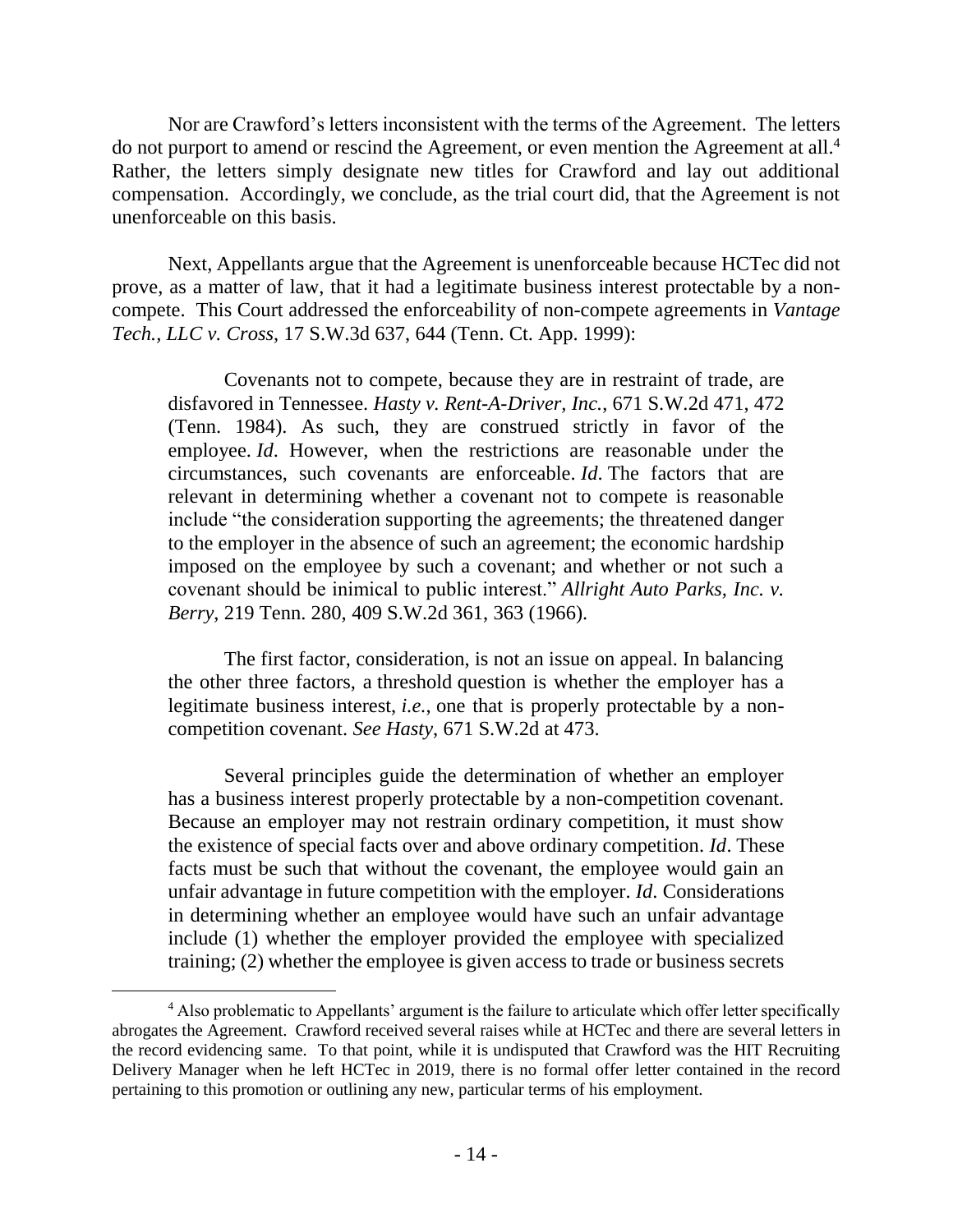or other confidential information; and (3) whether the employer's customers tend to associate the employer's business with the employee due to the employee's repeated contacts with the customers on behalf of the employer. *Id*. These considerations may operate individually or in tandem to give rise to a properly protectable business interest. *See, e.g.*, *AmeriGas Propane, Inc. v. Crook*, 844 F.Supp. 379 (M.D. Tenn. 1993); *Flying Colors of Nashville, Inc. v. Keyt*, No. 01A01-9103-CH-00088, 1991 WL 153198 (Tenn. App. M.S., filed August 14, 1991).

Here, Appellants do not argue that the Agreement fails for lack of consideration.<sup>5</sup> Moreover, HCTec does not maintain on appeal that Crawford was the face of HCTec such that its "customers tend to associate [HCTec's] business with [Crawford] due to his repeated contacts with the customers." While HCTec notes in its brief that Crawford had some contact with consultants and clients, the factors primarily at issue are Crawford's training and his access to trade secrets and confidential information. Appellants argue that Crawford's training was general rather than specialized and that Crawford's access to confidential information was limited. Appellants also maintain that to the extent Crawford did have access to confidential information, he does not remember it.

An "employer may have a protectable interest in the *unique* knowledge and skill that an employee receives through special training." *Vantage Tech.*, 17 S.W.3d at 645 (emphasis in original). General knowledge and skill, however, does not amount to a protectable interest. *Id.* Rather, "[a] line must be drawn between the general skills and knowledge of the trade and information that is peculiar to the employer's business." *Id.*; *see also Davis v. Johnstone Grp., Inc.*, No. W2015-01884-COA-R3-CV, 2016 WL 908902, at \*5 (Tenn. Ct. App. Mar. 9, 2016) ("The training must be truly unique to the industry."); *Hinson v. O'Rourke*, No. M2014-00361-COA-R3-CV, 2015 WL 5033908, at \*4 (Tenn. Ct. App. Aug. 25, 2015) (owner of trivia business did not have protectable interest where training provided to employees was "widely available through other sources"). Accordingly, "whether an employer has a protectable interest in its investment in training an employee depends on whether the skill acquired as a result of that training is sufficiently special as to make a competing use of it by the employee unfair." *Vantage Tech*., 17 S.W.3d at 645.

The next factor addresses an employer's "legitimate business interest in keeping its former employees from using the former employer's trade secrets or other confidential information in competition against the former employer[.]" *Hinson*, 2015 WL 5033908, at \*3. Although what amounts to a trade secret is not altogether clear, *Vantage Tech.*, 17 S.W.3d at 645, a trade secret may "consist[] of any formula, process, pattern, device, or compilation of information that is used in one's business to gain an advantage over competitors who do not use it." *Hinson*, at \*3 (citing *Hickory Specialties, Inc. v. B & L*

<sup>5</sup> *See Ramsey v. Mutual Supply Co.*, 427 S.W.2d 849 (1968).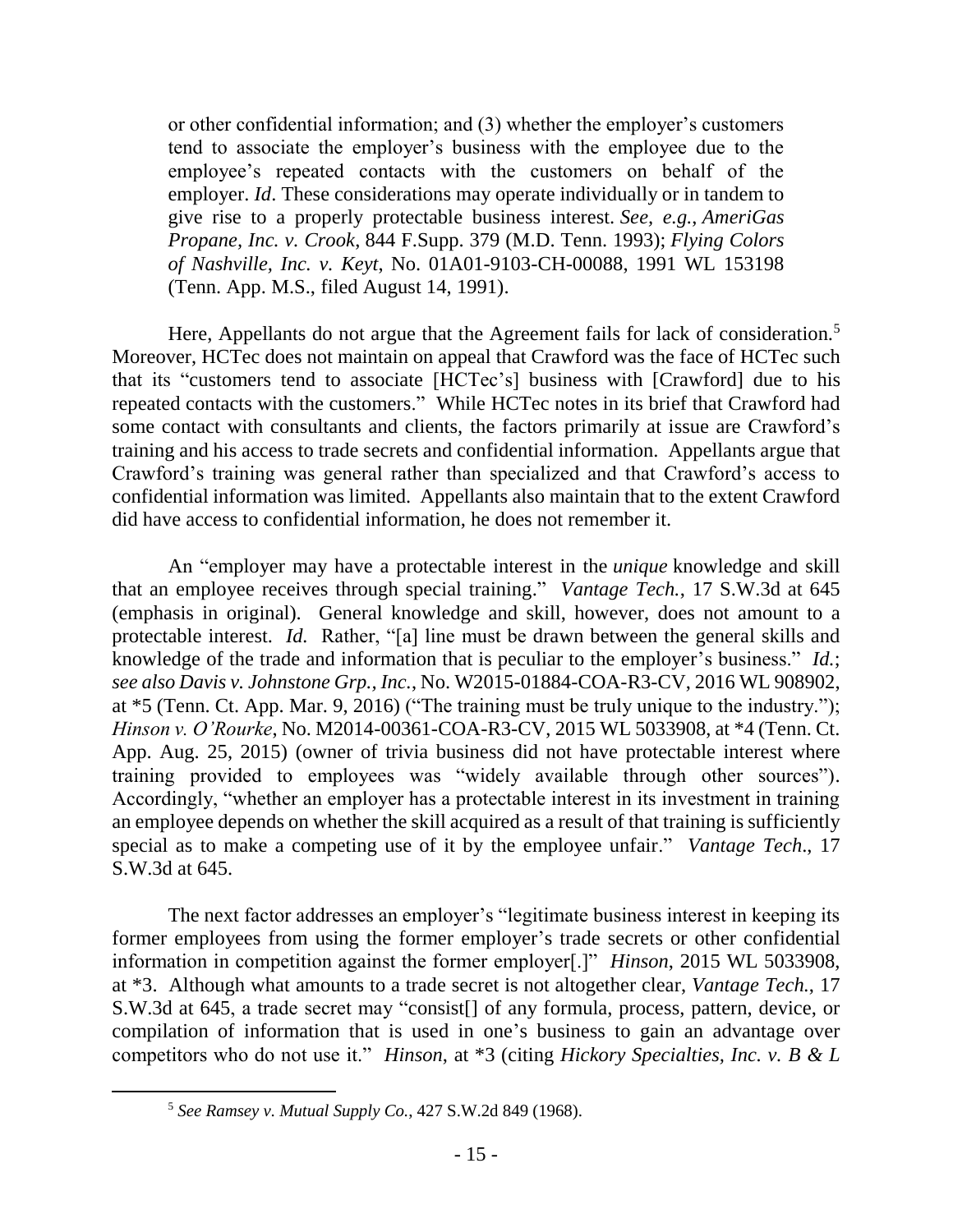*Labs., Inc.*, 592 S.W.2d 583, 586 (Tenn. Ct. App. 1979)). "Confidential information is closely analogous to a trade secret and warrants similar protection." *Wright Med. Tech., Inc. v. Grisoni*, 135 S.W.3d 561, 588 (Tenn. Ct. App. 2001). Whether something amounts to a trade secret depends on several factors:

(1) the extent to which the information is known outside of the business;

(2) the extent to which it is known by employees and others involved in the business;

(3) the extent of measures taken by the business to guard the secrecy of the information;

(4) the value of the information to the business and to its competitors;

(5) the amount of money or effort expended by the business in developing the information;

(6) the ease or difficulty with which the information could be properly acquired or duplicated by others[.]

*Id.* at 589 (citing *Venture Express, Inc. v. Zilly*, 973 S.W.2d 602, 606 (Tenn. Ct. App. 1998)). Consequently, "the extent to which the information has become available outside the confidential relationship is significant." *Id.*; *see also Hinson*, 2015 WL 5033908, at \*3 (noting that information about trivia business was easily ascertainable by the public because trivia was done for live audiences); *Vantage Tech.*, 17 S.W.3d at 645 ("[B]ecause customer identities are not secret, they cannot be considered confidential."); *Cf. Dill v. Continental Car Co.*, No. E2013-00170-COA-R3-CV, 2013 WL 5874713, at \*17 (Tenn. Ct. App. Oct. 31, 2013) (finding a legitimate business interest due in part to employees' access to customer lists, noting that "present customers are a protectable interest of an employer").

Here, Crawford's training and his undisputed access to HCTec's confidential information operate "in tandem to give rise to a properly protectable business interest." *Vantage Tech.*, 17 S.W.3d at 644. First, Crawford's training by HCTec was sufficiently special so as to confer an unfair advantage to Crawford and Rezult. *Id.* at 645. It is undisputed that Crawford received a week of training upon his initial hire; this in-class training included role-playing and instruction on HCTec's internal processes. Prior to working for HCTec, Crawford had no experience in the HIT staffing industry. It is also undisputed that HIT recruiting is competitive and that HCTec's business model focuses exclusively on this niche market. Crawford's direct supervisor, Mr. Knight, testified that HCTec's business model is unique in that because of the exclusivity to HIT, HCTec has intimate knowledge of its clients' needs and can match consultants accordingly.<sup>6</sup> HCTec also has a particular pricing strategy that includes specialized discounts such as promptpay discounts, tenured discounts, and volume discounts. Crawford was trained in this

<sup>&</sup>lt;sup>6</sup> One example given by Mr. Knight was that while an IT consultant for a financial institution does not need certain shots, an IT consultant for the Cleveland Clinic does.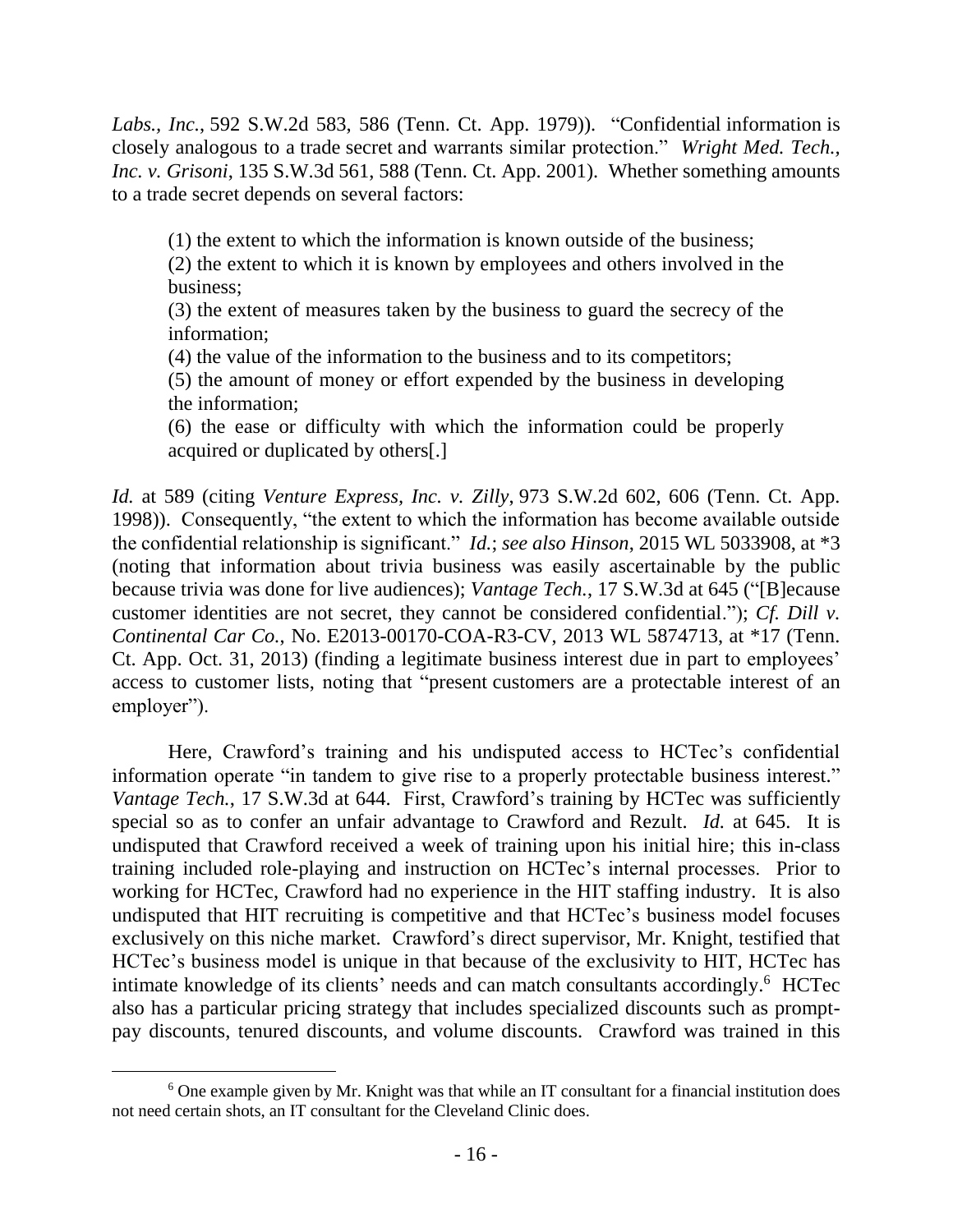pricing strategy, and he admitted learning "countless" lessons while at HCTec. He also specifically admitted being trained on HIT recruiting best practices, HCTec's particular best practices, resume screening and review, rate negotiation, recruitment rules of engagement, and various recruitment technology platforms that were individualized to HCTec's HIT-centered needs.

Crawford also admitted that the information on clients and consultants, as it was organized in *TalentRover*, was proprietary to HCTec and that he held himself out as a "super user" of and "point person" on this technology. HCTec trained Crawford to use *TalentRover* by bringing in a company representative, the cost of which was covered by HCTec's contract with *TalentRover*. Insofar as HCTec only recruits HIT personnel and trained Crawford to use its individualized software and processes to successfully place consultants with its clients, Crawford's training at HCTec was "unique to the industry." *Davis*, 2016 WL 908902, at \*5.

On appeal, Appellants assert that "HCTec never submitted facts showing its training was unique[,]" and that the trial court did not hold HCTec to this standard. Based on the foregoing, however, we disagree. Indeed, while Appellants aver that nothing makes HCTec's training unique, they also maintain that Rezult's way of training employees is entirely different from HCTec's and that Rezult does not use the same technology as HCTec.

Appellants also posit that this case is analogous to *Corbin v. Tom Lange Co.*, No. M2002-01162-COA-R3-CV, 2003 WL 22843167 (Tenn. Ct. App. Dec. 1, 2003), in which this Court held a covenant not to compete unenforceable in part because the employer failed to demonstrate that his former employee received specialized training. The employee at issue was a produce salesman who was trained to have "a working knowledge of the Perishable Agricultural Commodities Act," as well as "growing seasons, planting and harvesting schedules, crop diseases, availability of harvest labor crews and weather patterns." 2003 WL 22843167, at \*2. In that case, we concluded that while the employee had become a knowledgeable sales person, his training was not specialized or unique because the training primarily consisted of being provided a readily available "blue-book," as well as some coaching during sales calls. *Id.* at \*8.

In the present case, the undisputed facts show that Crawford's training was more specialized and multi-faceted inasmuch as HCTec has only one client base, health care providers, and that client base utilizes HCTec for a very specific staffing need – qualified healthcare IT personnel. It is undisputed that HIT personnel have particular skill sets. While the employee in *Corbin* was certainly trained in making sales to clients, Crawford has been narrowly trained to recruit one very unique category of individual. Based on these undisputed facts, we take no issue with the trial court's conclusion that Crawford received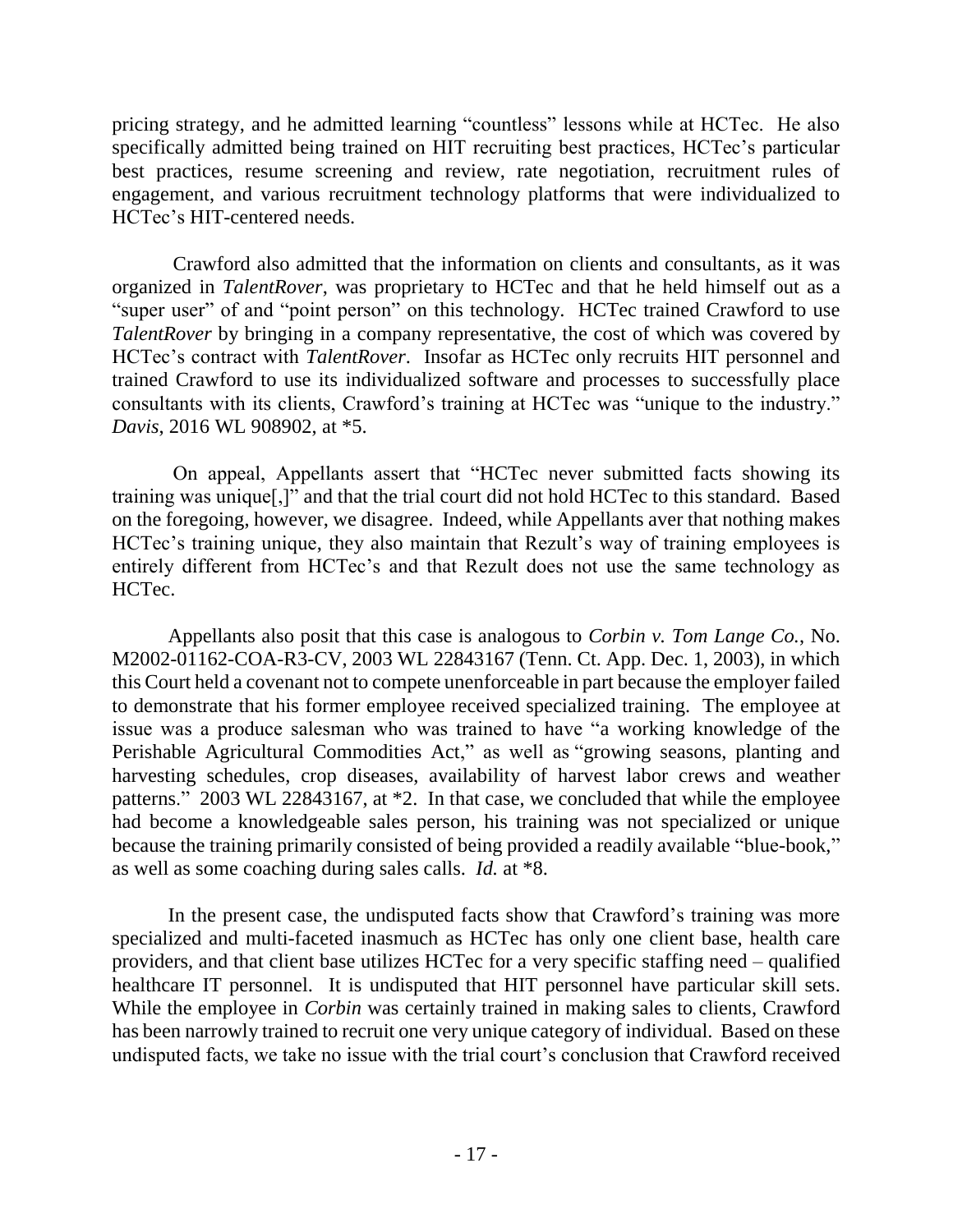training from HCTec that was "truly unique" to the staffing industry.<sup>7</sup>

We reach the same decision with regard to Crawford's access to trade secrets and confidential information. Although Appellants maintain that this element cannot be met because Crawford did not physically take documents or other property from HCTec and claims he does not remember any confidential information, the law does not require HCTec to prove this. Rather, this factor asks whether Crawford was "*given access* to trade or business secrets or other confidential information[.]" *Vantage Tech.*, 17 S.W.3d at 643 (emphasis added). Appellants point us to no case imposing a requirement by which a party seeking enforcement of a non-compete must prove that an employee stole tangible property. Rather, a trade secret can be a "formula, process, pattern, device or compilation of information that is used in one's business" and which gives an advantage over competitors. *Id.*

Here, there is undisputed evidence that Crawford had regular if not daily access to HCTec's confidential processes, patterns, and data compilations. Crawford admitted having access to a laundry list of information he concedes was confidential and strategically beneficial to HCTec. This includes consultant compensation, HCTec's particular recruiting model, the data compilations contained in *TalentRover*, data on prospective clients, HCTec's short-term goals, objectives and key results for the HIT recruiting team, and numbers on HCTec's financial performance. Indeed, in the summer of 2019 Crawford shared HCTec's gross profits and his compensation package with the headhunter who recruited Crawford for Rezult, as evidenced by emails in the record and Crawford's own testimony. Consequently, there can be no dispute Crawford had access to HCTec's sensitive financial information. Crawford agreed in deposition that HCTec's gross profit information was confidential, and Mr. Grana testified that disclosure of this information was harmful to HCTec.

Moreover, Mr. Carrico, CEO of Rezult, did not dispute that Crawford shared HCTec's confidential financial information with Rezult. On appeal, Appellants attempt to muddy this issue by claiming that Mr. Carrico never admitted that any information claimed

<sup>&</sup>lt;sup>7</sup> In their argument regarding Crawford's training, Appellants accuse the trial court of "independently scouring the record, hand-picking quotes and information" contained in the record but not specifically cited in HCTec's motion for summary judgment. Appellants claim that they were therefore "unable to respond" to all of the claims in HCTec's motion. This argument lacks merit. As an example, several of the points made by the trial court come from Crawford's deposition which was attached to HCTec's motion as an exhibit. As Rule 56.04 requires the trial court to render its decision based on "the pleadings, depositions, answers to interrogatories, and admissions on file," the trial court did not err in reviewing the deposition. *See* Tenn. R. Civ. P. 56.04; *see also Green v. Green*, 293 S.W.3d 493, 513 (Tenn. 2009) ("For facts to be considered at the summary judgment stage, they must be included in the record[.]"); *Ellington v. Cajun Operating Co.*, No. W2020-00087-COA-R3-CV, 2021 WL 507888, at \*7 (Tenn. Ct. App. Feb. 10, 2021) (rejecting the very same argument, noting that "as long as the facts considered by the court are included in the record and admissible in evidence, the court may rely on them in rendering [summary judgment]").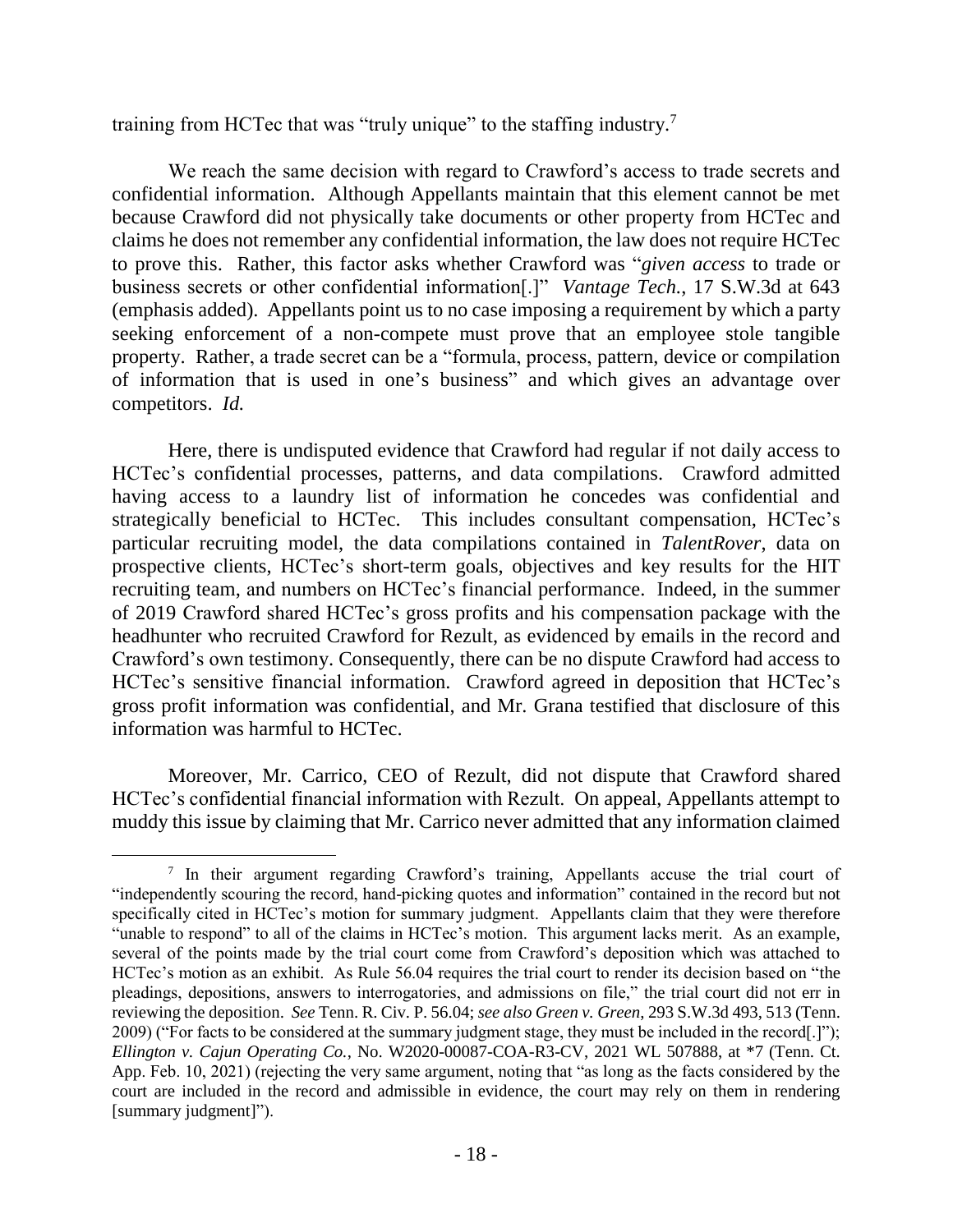confidential by HCTec was actually confidential, because "Rezult was never privy to HCTec's information [so] there is no way Rezult could testify on that issue." Stated differently, Appellants urge that the gross profit information shared by Crawford could not be confidential because Mr. Carrico was unsure whether it was accurate when he read it. As another example, Mr. Carrico testified that "key performance indicators" and tracking of same is confidential, but he did not know whether HCTec's "KPIs" would be considered confidential because he does not know what they are. Based on this and other like statements, Appellants take issue with the trial court's finding that "Rezult agrees much of the foregoing information is confidential and proprietary to HCTec." This logic is circular and unpersuasive. Moreover, Mr. Carrico's testimony buttresses the conclusion that HCTec took steps to maintain secrecy around its business practices. *See Wright Med.*, 135 S.W.3d at 589 (noting that a factor in determining whether something is a trade secret is "the extent to which the information is known outside of the business").

Overall, the record establishes that Crawford not only had access to but was immersed in HCTec's business processes and patterns while employed there. *See Vantage Tech.*, 17 S.W.3d at 645 (noting that a trade secret may "consist<sup>[]</sup> of any formula, process, [or] pattern"). Further, Crawford has never disputed that HCTec's compilation of data in TalentRover is proprietary and the backbone of HCTec's recruiting system.<sup>8</sup> See Wright *Med.*, 135 S.W.3d at 589 ("[E]ven if individual pieces of information may be publicly known, the integration of the information into a unified process may be confidential or a trade secret[.]"). It is beyond argument that Crawford had access to this information; he described himself as a *TalentRover* "super user" on his own resume and testified that he used *TalentRover* every day.

The combination of Crawford's unique, specialized training and his access to HCTec's confidential information gives rise to a legitimate business interest properly protectable by the Agreement.

Finding that HCTec "has established a protectable interest, however, does not end our inquiry." *Vantage Tech.*, 17 S.W.3d at 647. Next, the "threatened danger" to HCTec's protectable interest "in the absence of a non-competition covenant must be balanced against the economic hardship imposed on [Crawford,]" and "the public interest must also be considered." *Id.* (citing *Allright Auto Parks, Inc. v. Berry*, 409 S.W.2d 361, 363 (1966)).

The remaining factors further support enforceability of the Agreement. It is undisputed that Rezult and HCTec are direct competitors in the highly competitive HIT industry. It is also undisputed that Rezult hired Crawford to grow Rezult's fledgling HIT recruiting team. While Appellants point out that HCTec has not lost any clients since Crawford's departure, this is unpersuasive because the injunction was entered just a few

<sup>8</sup> Appellants argue on appeal that Crawford's use of *TalentRover* is inapposite because Rezult does not use *TalentRover*. Again, however, the relevant question is Crawford's access to the information.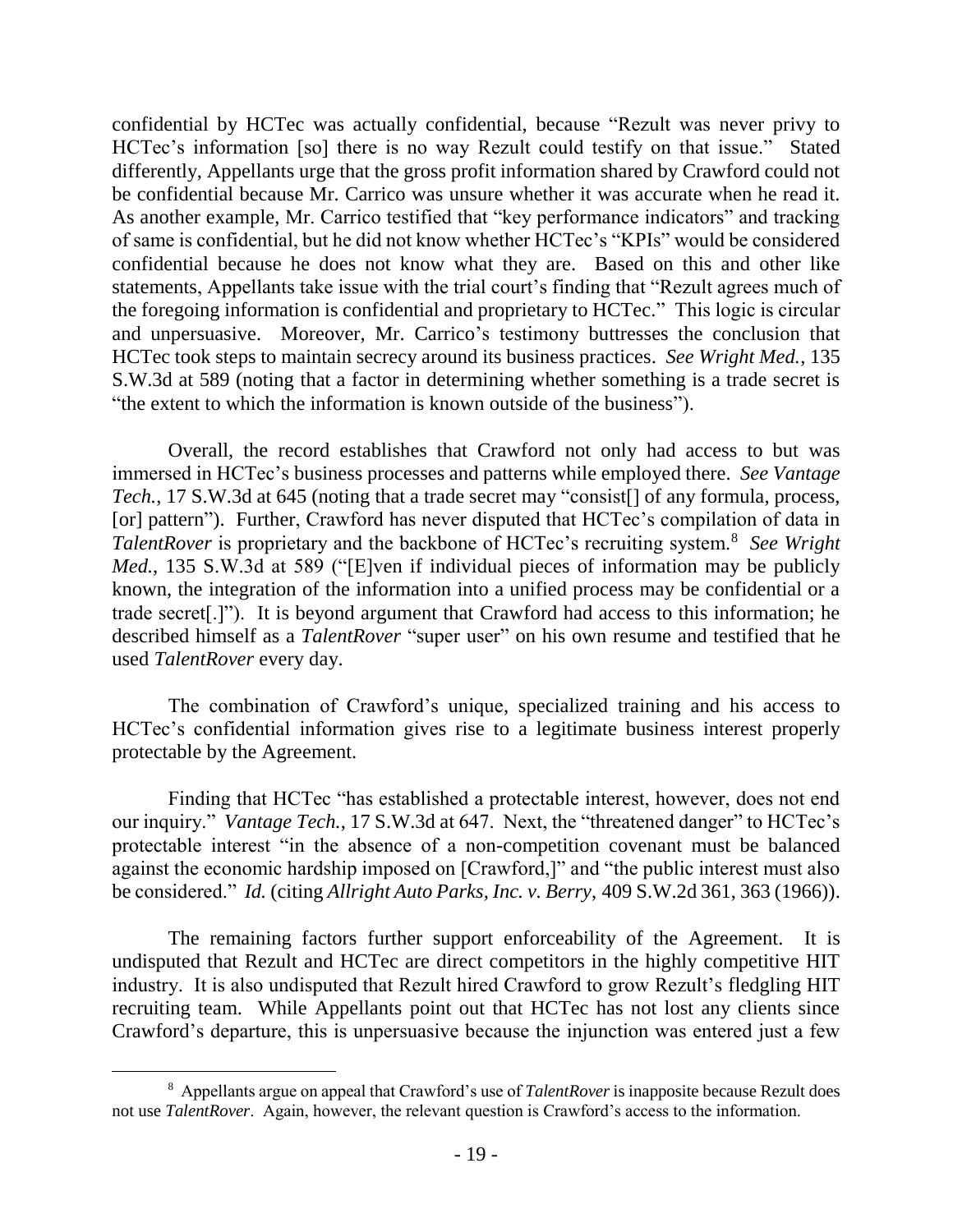weeks after Crawford started at Rezult. This contention is also undercut by the fact that before the injunction was entered, Crawford undisputedly disclosed certain confidential financial information to Rezult. On the other hand, it is also undisputed that Crawford's job is not in jeopardy due to the Agreement, and the totality of the harm suffered by Crawford is that he has lost out on bonuses. Finally, nothing in the record suggests the Agreement is inimical to public interest, nor have Appellants explained on appeal how the Agreement harms the public interest. Appellants also have not argued that the scope of the Agreement is unreasonable.

Having weighed the relevant considerations, we conclude that the Agreement is enforceable.

## *b. Breach*

Next, Appellants challenge the trial court's conclusion that no genuine disputes of material fact exist as to whether Crawford breached the non-disclosure portion of the Agreement.<sup>9</sup> As relevant, the Agreement provides:

Except as required to perform Employee's job duties at the Company, Employee agrees not to Use or disclose any Trade Secrets of the Company during Employee's employment at the Company, or at any time after the termination of Employee's employment at the Company for any reason[.]

The Agreement defines Trade Secrets as, *inter alia*, "financial information, customers and other confidential data and good will (collectively referred to as 'Trade Secrets')."

The finding that Crawford breached this portion of the Agreement arises from Crawford having shared HCTec's gross profits and Crawford's compensation package with Mr. Mintz, the headhunter who recruited Crawford, who then shared it with Rezult in an email. This email is contained in the record. Crawford did not deny that this information was confidential and admitted disclosing it to Mr. Mintz. Crawford testified as follows:

Q. Okay. Read the portion after "Billings", if you don't mind.

A. "When he took over as the team lead he was the number one out of 5 teams every single quarter which led to him getting promoted to his current role. Always hits his targets. Currently [REDACTED] a quarter gp."

 $\overline{a}$ 

<sup>&</sup>lt;sup>9</sup> Appellants only challenge the trial court's decision that Crawford breached the non-disclosure portion of the Agreement, although the trial court also concluded that there were no genuine disputes of material fact as to whether Crawford breached the non-compete provision. In any event, Mr. Carrico conceded that in the event the Agreement was enforceable, there was a breach of the non-compete portion as well.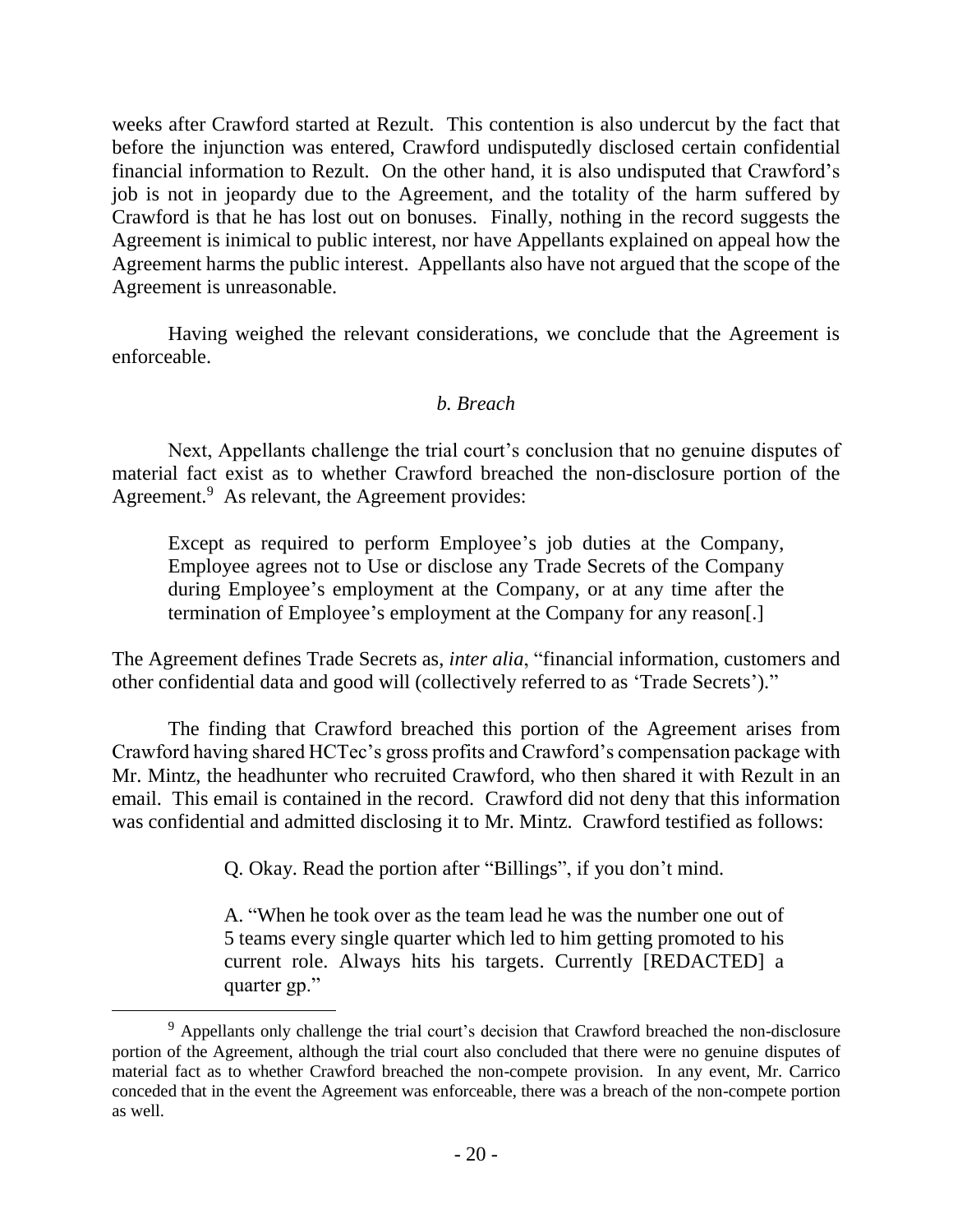Q. Is that referring to gross profits?

A. That's — yes, I believe so.

Q. That's referring to HCTec's gross profits?

A. Yeah.

Q. How is it that Mr. Mintz is sharing HCTec's gross profits with Rezult?

A. I'm sure it was part of our conversation.

Q. Your conversation with Mr. Mintz?

A. Yes.

Q. Why were you sharing HCTec's profits information with Mr. Mintz?

A. Because when you are interviewing for a position, it's better to provide quantitative information.

Based on the foregoing, the trial court concluded that "there is no genuine issue of material fact Crawford breached the non-disclosure clause of the agreement." We agree. While whether a breach of contract has occurred is typically a question of fact, *Edmunds v. Delta Partners, L.L.C.*, 403 S.W.3d 812, 822 (Tenn. Ct. App. 2012), there is simply no dispute here. The Agreement clearly prohibits the disclosure of the information above, and Crawford admits he disclosed it.

On appeal, Appellants urge that a dispute of material fact remains because Mr. Grana was unable to testify in his deposition that the figure disclosed by Crawford was perfectly accurate. Appellants argue that "incorrect financial information" cannot be considered confidential. This argument is unpersuasive and a mischaracterization of Mr. Grana's testimony, which was as follows:

> Q. And so for all you know – what Mr. Mintz put in most of this is fiction; you have no way of knowing one way or the other?

A. I have no way to validate it, but based upon the information that he has, I don't know how he could have unilaterally found that information without getting it directly from [Crawford].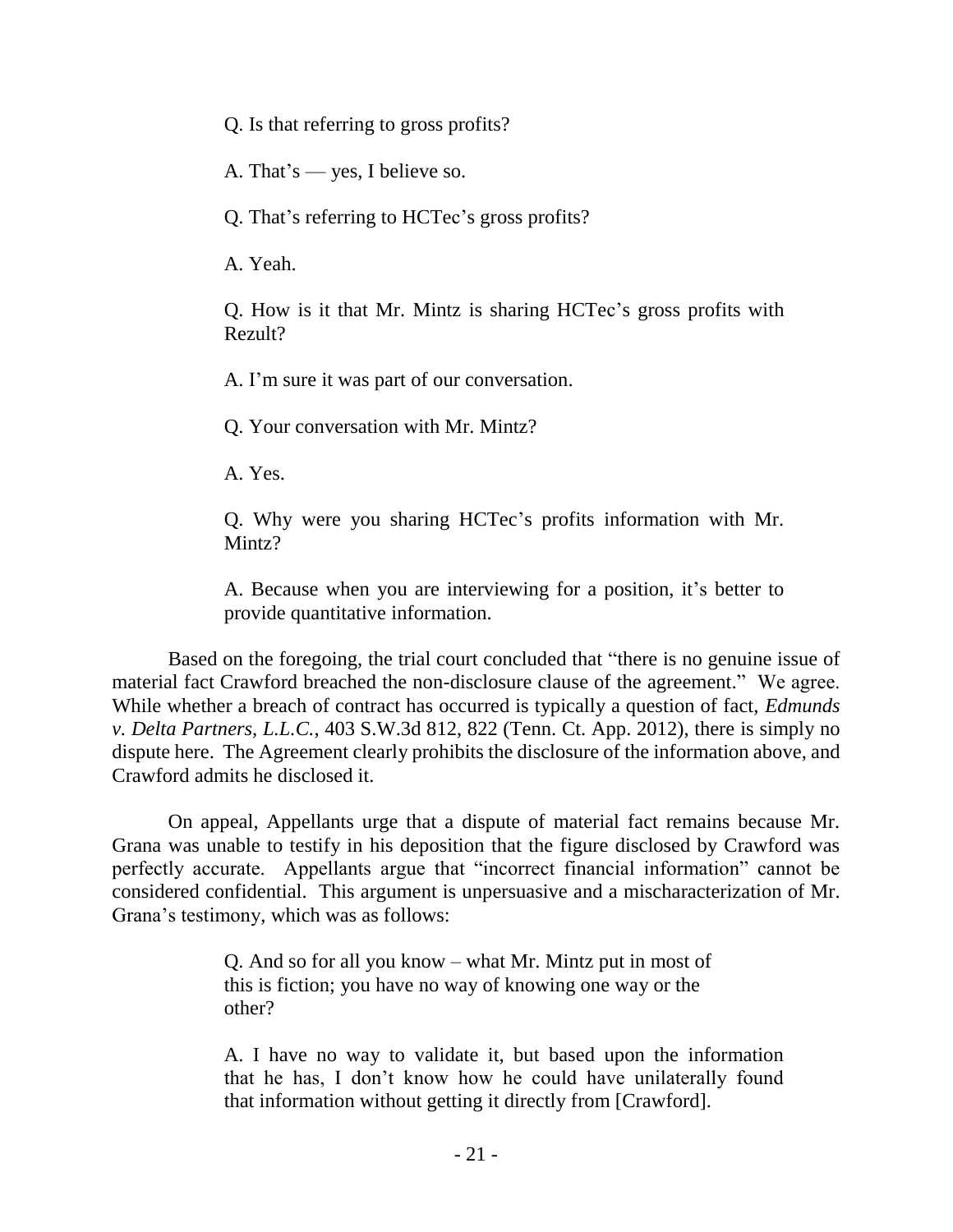Q. What have you done to determine the accuracy of what is in [the email] of Mr. Mintz to [Rezult]?

A. I have not gone back and confirmed any of this, but directionally, it all seems like it's accurate.

Q. Why do you say that?

A. Well, I mean, I was running the business at the time and continue to run the business.

Accordingly, Appellants' argument is unavailing, and we agree with the trial court that the undisputed facts reflect Crawford breached the non-disclosure portion of the Agreement.

## *c. Attorney's Fees as to Crawford*

Next, Appellants argue that the trial court erred in awarding HCTec its attorney's fees against Crawford. Appellants maintain that because damages are an essential element of a breach of contract claim, Crawford cannot be said to have breached the Agreement. Appellants note that HCTec concedes it has not suffered any monetary damages other than attorney's fees, and it urges that "[n]o attorney's fees should be considered reasonable when HCTec did not lose a single dollar in damages and suffered no harm during the period without an injunction."

Nonetheless, the Agreement provides:

The parties agree that in the event it becomes necessary to seek judicial remedies for the breach or threatened breach of this Agreement, the prevailing party will be entitled, in addition to all other remedies, to recover from the non-prevailing party all costs of such judicial action, including but not limited to, reasonable attorneys' fees and costs and paralegals' fees, together with all such expenses related to any appeal.

Appellants maintain that this clause is inapposite, arguing that "[b]ecause [HCTec] could never prove a breach of contract (and thus never should have gotten either a temporary or permanent injunction) . . . this provision never should have come into play." However, as we have concluded already, HCTec successfully proved, as a matter of law, that the Agreement was enforceable and that there are no genuine disputes of material fact as to whether the Agreement was breached. The question, then, is whether HCTec is the "prevailing party" as contemplated by the Agreement. We conclude it is.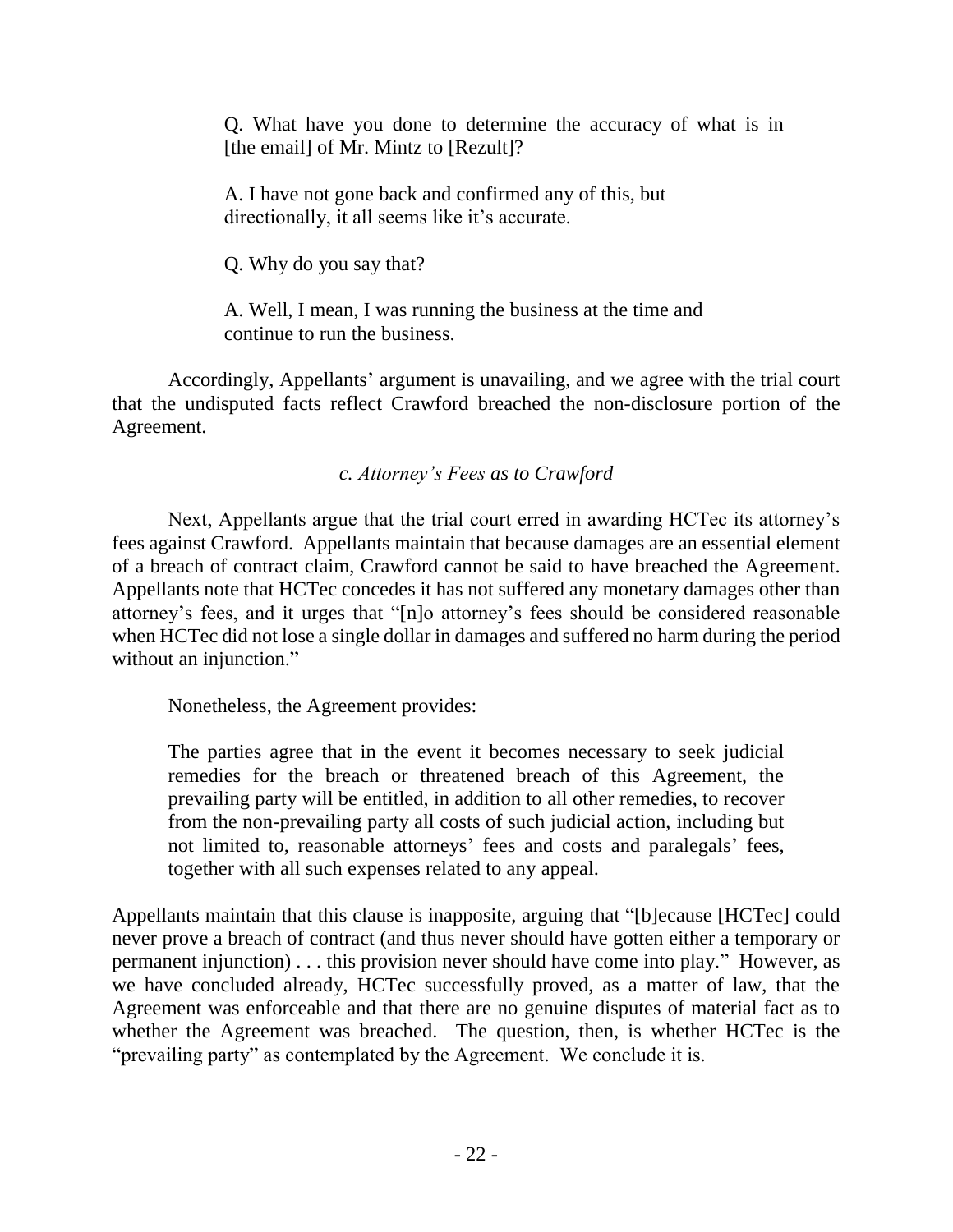The Agreement itself does not define "prevailing party." However, "[t]he touchstone of the prevailing party inquiry must be the material alteration of the legal relationship of the parties." *Fannon v. City of LaFollette*, 329 S.W.3d 418, 430 (Tenn. 2010). A "prevailing party" is one who "has been awarded some relief by the court[,]" and "this type of judicially sanctioned relief most often comes in the form of enforceable judgments on the merits and court-ordered consent decrees." *Id.* at 430–31 (citation omitted). Complete success is not required. *Id.* at 431 (citing *Hensley v. Eckerhart*, 461 U.S. 424, 433 (1983)). Rather, success on a "significant issue in litigation which achieves some of the benefit the parties sought in bringing suit" is sufficient. *Id.*; *see also Ingram v. Sohr*, No. M2012-00782-COA-R3-CV, 2013 WL 3968155, at \*28 (Tenn. Ct. App. July 31, 2013) (applying the *Fannon* definition of "prevailing party" to a contract provision when contract itself did not define the term); *Isaac v. Ctr. for Spine, Joint, and Neuromuscular Rehab., P.C.*, No. M2010-01333-COA-R3-CV, 2011 WL 2176578, at \*8 (Tenn. Ct. App. June 1, 2011) ("In the context of attorney fees clauses in contracts . . . the 'prevailing party' is the party who obtains some relief on the merits of the case or a material alteration in the legal relationship of the parties."); *Otter's Chicken Tender, LLC v. Coppage*, No. M2010-02312-COA-R3-CV, 2011 WL 2552663, at \*5–6 (Tenn. Ct. App. June 27, 2011) (plaintiff-employer entitled to attorney's fees under parties' non-compete agreement as "prevailing party," where temporary injunction secured relief by enforcing the non-compete and non-disclosure, notwithstanding absence of other monetary damages).

HCTec is clearly the "prevailing party" because it secured relief by enforcing the non-compete portion of the Agreement and then obtained a favorable ruling that Crawford breached both the non-compete and non-disclosure portions of the Agreement. HCTec was therefore successful in materially altering the legal relationship of the parties and achieving some of the benefit it sought in bringing suit.

Accordingly, under the circumstances of this case, it is inapposite that HCTec admits it incurred no additional monetary damages. Such a showing is simply not required under the plain language of the provision at issue. *Compare Otter's Chicken*, 2011 WL 2552663, at \*5–6 (plaintiff-employer entitled to attorney's fees based on "prevailing party" contract provision, notwithstanding absence of other damages), *with At-Last, Inc. v. Buckley*, No. W2020-00249-COA-R3-CV, 2021 WL 1092299, at \*6 (Tenn. Ct. App. Mar. 22, 2021) (plaintiff-employer not entitled to attorney's fees where contract provision applied only if employee was found to have *breached* agreement, and a temporary injunction was issued but a final decision was never reached). Moreover, here, the Agreement provides that attorney's fees incurred as a result of "threatened breach" are also available to the prevailing party. Accordingly, Appellants' argument fails regardless.<sup>10</sup>

 $\overline{a}$ 

<sup>&</sup>lt;sup>10</sup> As discussed at length *infra*, under the particular circumstances of this case, the trial court also correctly concluded that HCTec's attorney's fees amount to compensatory damages. Because of the language of the "prevailing party" clause at issue, however, for purposes of whether the Agreement *itself*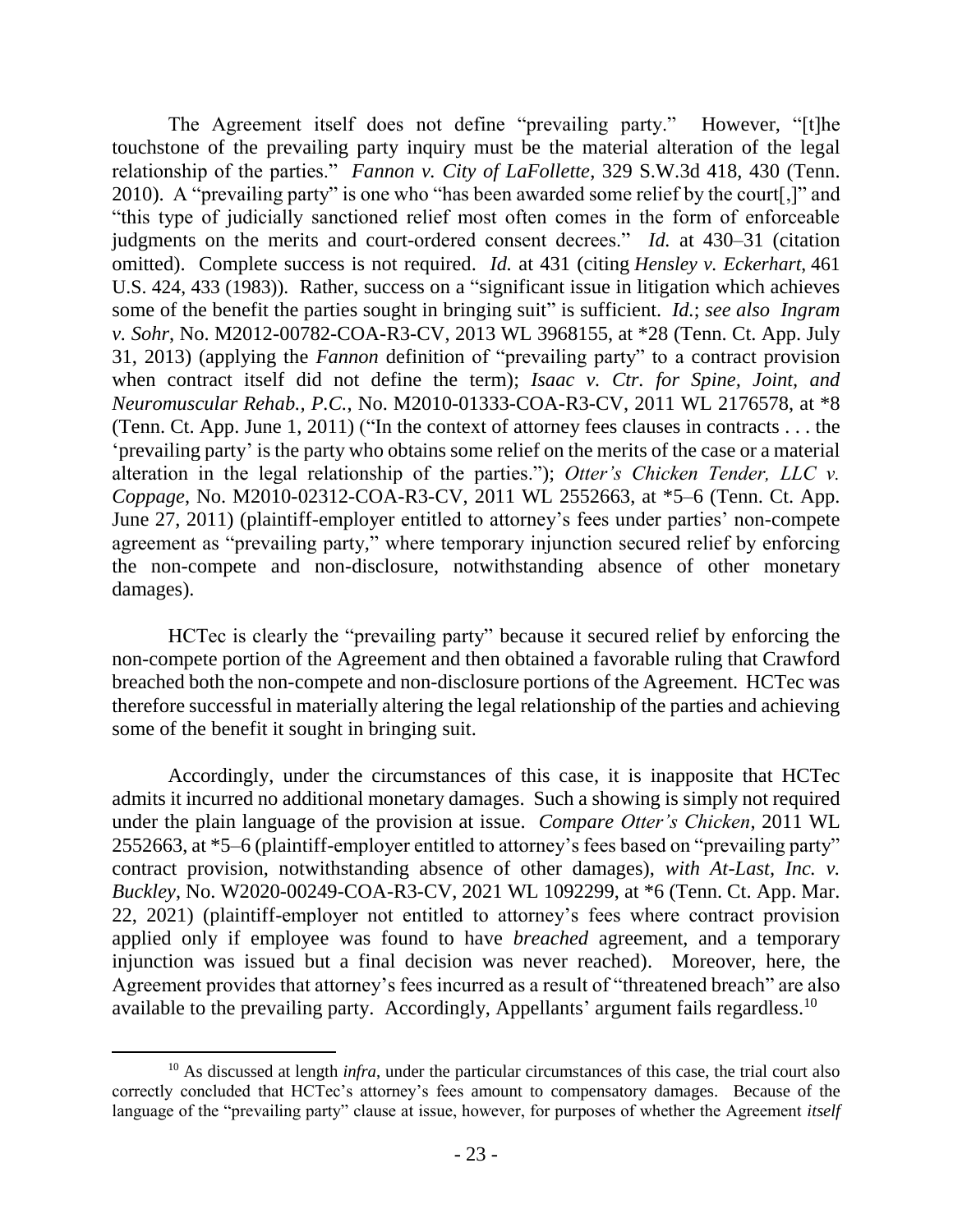In accordance with the plain and unambiguous language of the Agreement, we affirm the trial court's holding that HCTec is entitled to its attorney's fees as the "prevailing party" against Crawford.

## *d. Inducement of breach claim against Rezult*

Appellants next urge that the trial court erred in granting summary judgment to HCTec as to its inducement of breach claim against Rezult.

Tennessee Code Annotated section 47-50-109 provides:

It is unlawful for any person, by inducement, persuasion, misrepresentation, or other means, to induce or procure the breach or violation, refusal or failure to perform any lawful contract by any party thereto; and, in every case where a breach or violation of such contract is so procured, the person so procuring or inducing the same shall be liable in treble the amount of damages resulting from or incident to the breach of the contract. The party injured by such breach may bring suit for the breach and for such damages.

To prevail on an inducement of breach claim under this section,

[t]he plaintiff must prove that there was a legal contract, that the wrongdoer had sufficient knowledge of the contract, and she intended to induce its breach. Further, that the wrongdoer acted maliciously, and the contract was, in fact, breached, and the alleged act was the proximate cause of the breach, and damages resulted from that breach.

*Baker v. Hooper*, 50 S.W.3d 463, 468 (Tenn. Ct. App. 2001) (citing *TSC Industries, Inc., v. Tomlin*, 743 S.W.2d 169, 173 (Tenn. Ct. App. 1987)).

We have already determined that the Agreement is enforceable and that it was breached. Appellants do not assert that Rezult lacked knowledge of the Agreement, as the evidence undisputedly establishes that it did. Additionally, Appellants make no argument regarding the trial court's finding as to proximate cause.<sup>11</sup> Rather, Appellants argue only that the trial court erred in concluding that the elements of "intent" and "malice" could be decided at the summary judgment stage. On the other hand, HCTec asserts that the evidence in this case is so clear that reasonable minds could not disagree about the outcome and that summary judgment was appropriate under these circumstances.

 $\overline{a}$ 

allows for attorney's fees, the question of additional damages is inapposite.

<sup>&</sup>lt;sup>11</sup> The issue statement in Appellants' principal brief provides that "the Trial Court Erred by Taking" the Questions of 'Malice,' 'Intent,' and 'Proximate Cause' . . . from the Jury." There is no substantive argument, however, regarding the trial court's finding of proximate cause in Appellants' brief.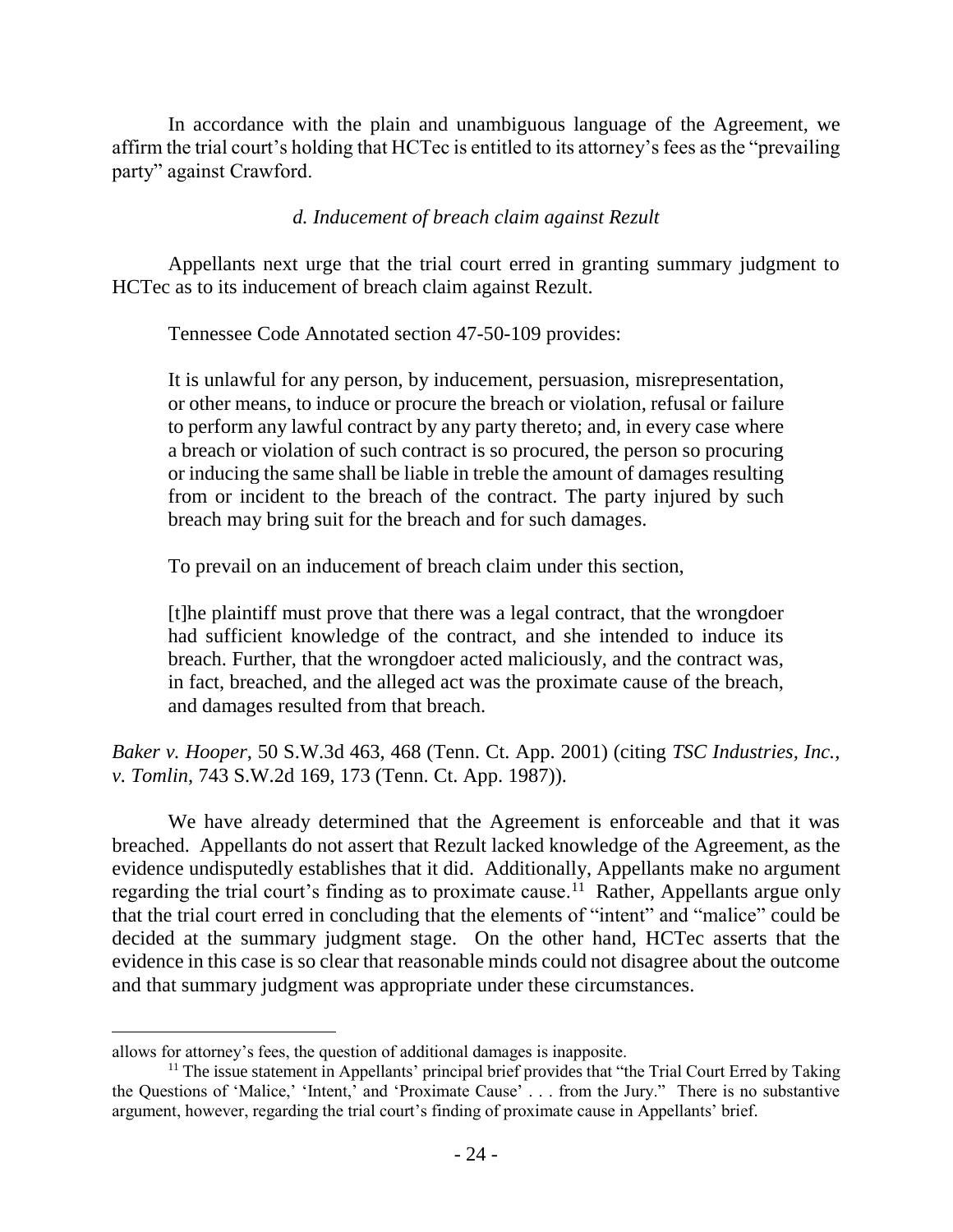We agree that while intent is often a question of fact, in this particular case the record clearly evinces Rezult's intent to induce Crawford's breach of contract. Likewise, the record amply supports the trial court's finding that Rezult acted with legal malice. Under these circumstances, malice does not mean "hatred, ill will or spite." *See Prime Co. v. Wilkinson & Snowden, Inc.*, No. W2003-00696-COA-R3-CV, 2004 WL 2218574, at \*4 (Tenn. Ct. App. Sept. 30, 2004). Rather, in the context of inducement to breach a contract, malice simply means "willful violation of a known right." *Id.* (citing *Crye-Leike Realtors, Inc. v. WDM, Inc.*, No. 02A01-9711-CH-00287, 1998 WL 651623 (Tenn. Ct. App. Sept. 24, 1998)). Further,

[i]t [is] sufficient if the evidence show[s] that the defendant's conduct was intentional and without legal justification . . . Interference is without justification if it "is done for the indirect purpose of injuring the plaintiff or benefiting the defendant at the plaintiff's expense."

*Id.* (quoting *Bismarck Realty Co. v. Folden*, 354 N.W.2d 636, 642 (N.D. 1984)); *see also Cambio v. Health Solutions, LLC v. Reardon*, 234 F. App'x 331, 336–37 (6th Cir. 2007) ("Tennessee courts continue to respect the dichotomy between factual malice and legal malice[.]"); *Hanger Prosthetics & Orthotics East, Inc. v. Kitchens*, 280 S.W.3d 192, 205 (Tenn. Ct. App. 2008) (concluding that "malicious intent" was established where employee was subject to a valid non-compete, the new employer had full knowledge of the contract and hired the employee anyway, the contract was breached, and the second employer "hired [the employee] with the intent of having a ready market available").

In the present case, the undisputed facts establish that Rezult intended for Crawford to breach the Agreement and that it acted in furtherance of this goal notwithstanding that the Agreement was a "known right." Specifically, it is undisputed that 1) Rezult headhunted Crawford and offered him increased compensation while Crawford was still employed at HCTec; 2) Rezult knew Crawford was subject to the Agreement; 3) Rezult had a conversation with Crawford in which Crawford was told that HCTec may sue him, but that the "courts would have to decide that," and that Rezult would pay for Crawford's legal expenses; and 4) prior to the injunction, Rezult refused to place Crawford in a role where he would not compete with HCTec and insisted Crawford must act as head of the HIT recruiting department. It is also undisputed that the purpose of Crawford's employment with Rezult was to do essentially the same job Crawford did at HCTec, despite the mandates of the Agreement. The record clearly establishes that Rezult understood from the beginning that hiring Crawford as director of HIT recruiting would be a violation of the Agreement; however, Rezult took the position that HCTec would not bother to sue Rezult in the absence of any stolen clients or business and because Rezult was "very candid and open" about violating the Agreement. Indeed, Mr. Carrico insisted to Mr. Grana that notwithstanding the Agreement, there would be no damage to HCTec. As the trial court aptly noted, Rezult "rolled the dice and offered to pay Crawford more than he was earning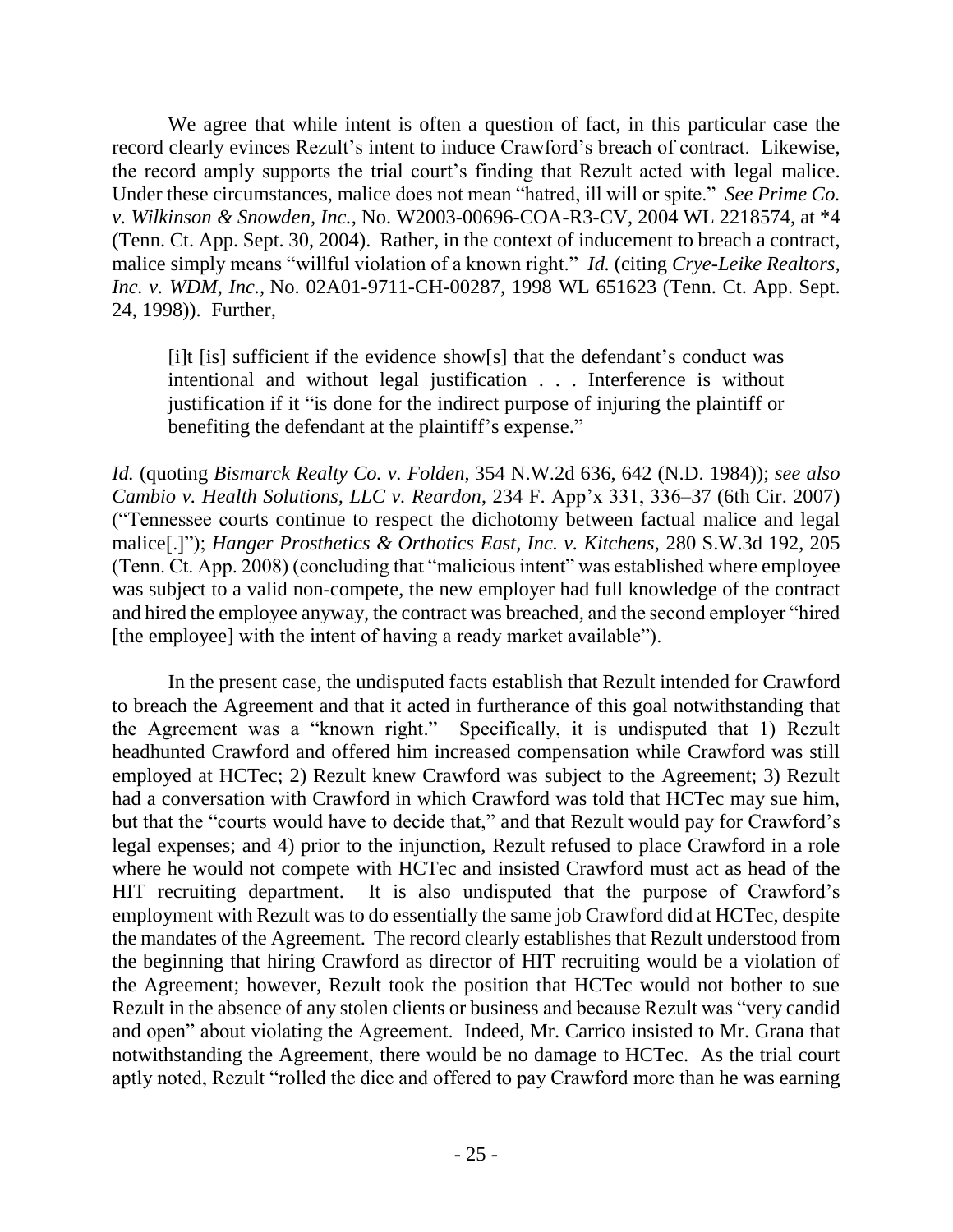at HCTec, based on its mistaken belief HCTec would not seek to enforce the agreement or would not prevail in doing so."

Simply put, Rezult's undisputed actions establish an intent to cause Crawford to breach the Agreement under the misguided belief that HCTec would not respond. Even drawing all reasonable inferences in Appellants' favor, as we are required to, the record in this particular case is not such that reasonable minds could reach a different conclusion. Under the circumstances, we have no difficulty concluding that Rezult's actions were intentional, done for the benefit of Rezult at HCTec's expense, and amount to a willful violation of HCTec's known rights under the Agreement.

### *e. Damages*

Appellants next challenge the trial court's ruling regarding damages. The final element of an inducement of breach claim is that there "must have been damages resulting from the breach[.]" *Hanger Prosthetics*, 280 S.W.3d at 205. The trial court determined that HCTec can collect, as compensatory damages, attorney's fees from Rezult based upon the "independent tort theory." Appellants argue that HCTec's attorney's fees alone cannot amount to consequential damages and that the trial court's decision will incentivize litigious behavior. HCTec urges, however, that the independent tort theory is a recognized exception to the American Rule and that the trial court correctly applied it to this case.

Tennessee has long followed the "American Rule" with regard to attorney's fees. *Eberbach v. Eberbach*, 535 S.W.3d 467, 474 (Tenn. 2017) (citing *State v. Brown & Williamson Tobacco Corp.*, 18 S.W.3d 186, 194 (Tenn. 2000)). The American Rule provides that "a party in a civil action may recover attorney's fees only if: (1) a contractual or statutory provision creates a right to recover attorney's fees; or (2) some other recognized exception to the American Rule applies, allowing for recovery of such fees in a particular case." *Cracker Barrel Old Country Store, Inc. v. Epperson*, 284 S.W.3d 303, 308 (Tenn. 2009) (citing *Taylor v. Fezell*, 158 S.W.3d 352, 359 (2005)). As such, attorney's fees are not ordinarily an element of damages. *See Goings v. Aetna Cas. & Sur. Co.*, 491 S.W.2d 847, 848 (Tenn. Ct. App. 1972).

In determining that HCTec may collect its attorney's fees from Rezult, the trial court relied on the "independent tort theory" articulated in *Pullman Standard, Inc. v. Abex Corp.*, 693 S.W.2d 336 (Tenn. 1985). In that case, plaintiff Pullman manufactured the superstructure of a train car that derailed and crashed. *Id.* at 337. The crash led to litigation between third parties and Pullman for which Pullman "made no payment to the plaintiffs." *Id.* Pullman incurred, however, litigation costs and attorney's fees. *Id.* Later, Pullman filed suit against Abex Corp., the manufacturer of the defective wheel that was fitted to the train car and caused the accident. *Id.* Abex sought dismissal of Pullman's suit which was denied, and Abex then filed an interlocutory appeal. *Id.* The Court of Appeals reversed and dismissed Pullman's claim, and the Supreme Court then granted Pullman's appeal. *Id.*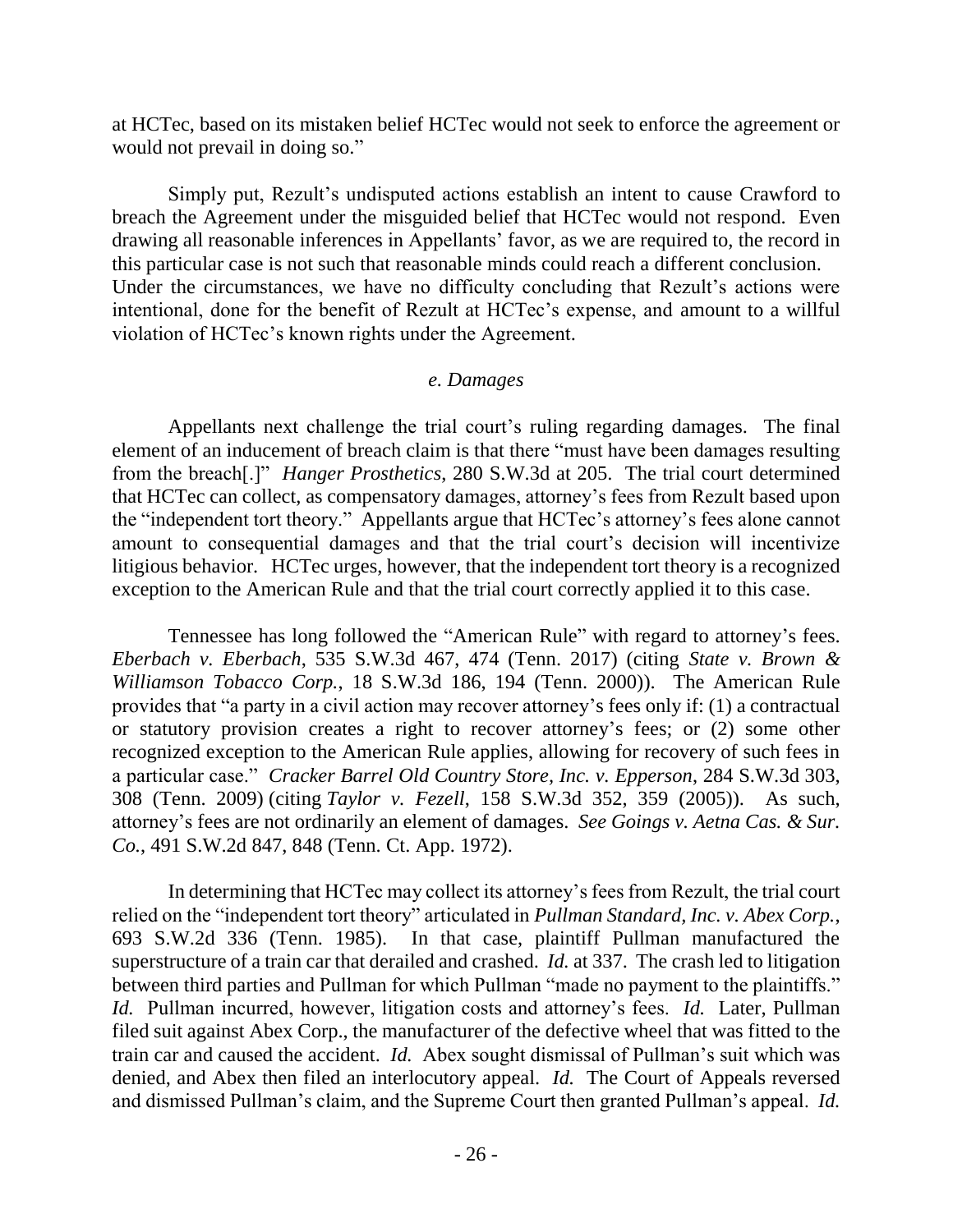Pullman argued, *inter alia*, that Abex was liable for Pullman's incurred expenses and attorney's fees based on "an independent tort theory." *Id.* at 340. Our Supreme Court agreed:

It appears that attorneys' fees and costs are recoverable under an independent tort theory in most jurisdictions which have considered the issue. Indeed, we have been cited to no case, and have discovered none in our own research, which has refused to recognize the theory of recovery. As stated in the annotation to 42 A.L.R.2d 1183 (1956),

"It appears to be well settled that where the natural and proximate consequence of a tortious act of defendant has been to involve plaintiff in litigation with a third person, reasonable compensation for attorneys' fees incurred by plaintiff in such action may be recovered as damages against the author of the tortious act." *Id.* at 1186.

The Restatement (Second) of Torts, § 914(2) (1979), cites a similar rule:

"One who through the tort of another has been required to act in the protection of his interests by bringing or defending an action against a third person is entitled to recover reasonable compensation for loss of time, attorney fees and other expenditures thereby suffered or incurred in the earlier action."

*See also* 22 Am. Jur.2d *Damages* § 166 (1965). We adopt the prevailing rule and recognize the cause of action set forth above. *See: Safway Rental & Sales Co. v. Albina Engine & Machine Works*, 343 F.2d 129 (10th Cir. 1965).

*Id.* This exception to the American Rule "allows a plaintiff to recover attorney fees in the absence of a statute, contract, or other equitable circumstance only when the plaintiff incurs such costs in bringing or defending a suit against third parties as a result of the defendant's tort." *Melton v. Jewell*, No. 1:02-CV-1242-T/P, 2006 WL 8434954, at \*1 (W.D. Tenn. Nov. 9, 2006) (citing *Engstrom v. Mayfield*, 195 F. App'x 444 (6th Cir. 2006)).

The trial court relied on *Edwards Moving & Rigging, Inc. v. Lack*, No. 2:14-cv-02100-JPM-tmp, 2015 WL 3891953 (W.D. Tenn. June 24, 2015), in applying *Pullman* to the present case. In *Edwards Moving*, a large-scale rigging and moving company sought to enjoin one of its former rigging engineers, Lack, from performing the same function for a competitor, Barnhart, pursuant to a non-compete agreement entered into by Lack and Edwards Moving. *Id.* at \*1–2. Following Edwards Moving's request for a TRO, Lack was enjoined from competing with Edwards Moving until a final resolution could be reached. *Id.* at \*1. After hearing cross-motions for summary judgment, the district court concluded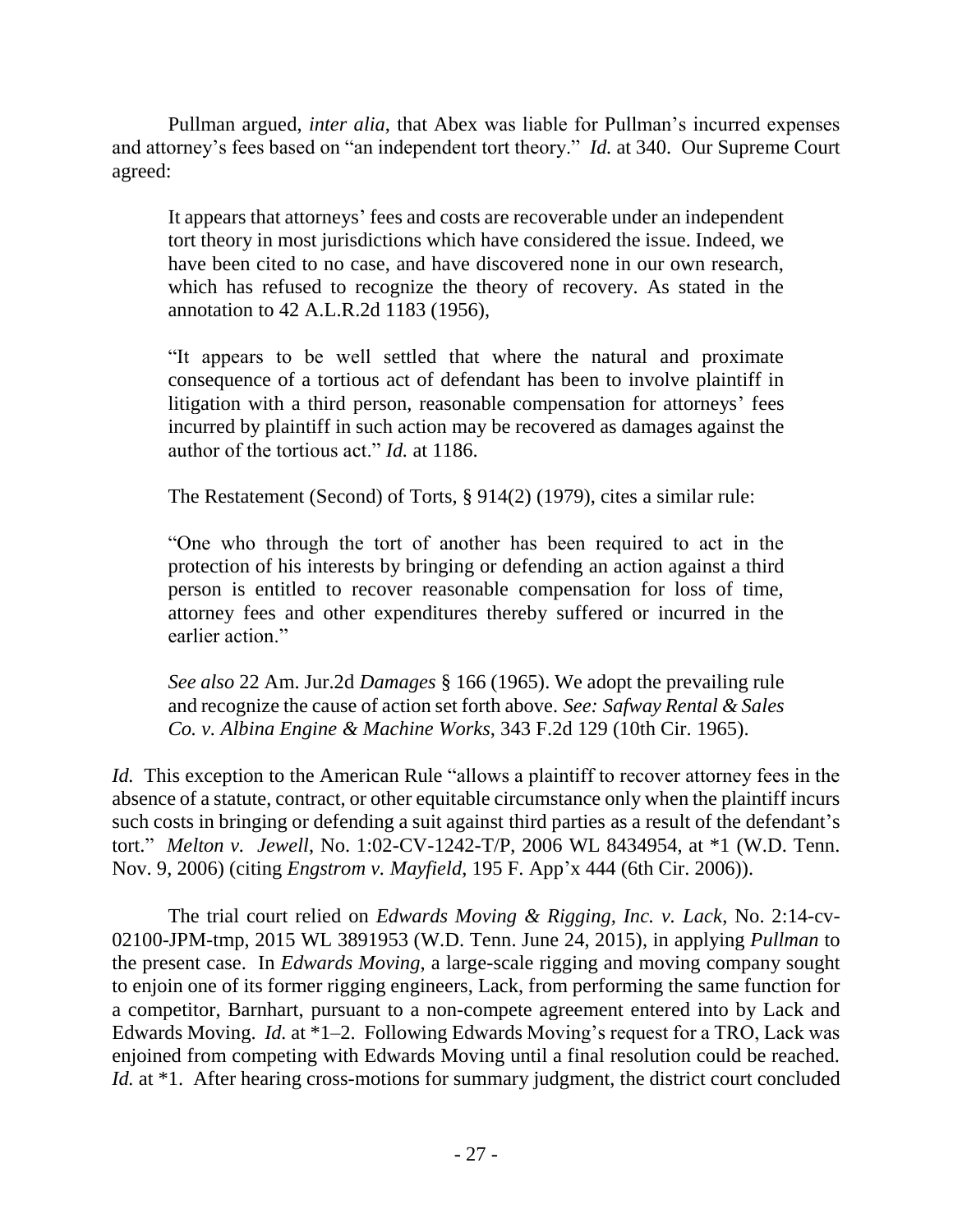that there were no genuine issues of material fact as to whether Barnhart tortiously interfered with Lack's contract.<sup>12</sup> *Id.*

When Edwards Moving sought its attorney's fees, Barnhart argued that "Edwards has not been able thus far to demonstrate what damages, if any, have truly resulted from Lack being employed by Barnhart other than it[s] attorney's fees for pursuing this lawsuit<sup>[1]"</sup> *Id.* at \*7. As Appellants now argue, Barnhart contended that under Tennessee law, attorney's fees are unavailable as damages. *Id.* Applying *Pullman*, the district court rejected Barnhart's argument:

Although Barnhart's argument is well-taken, it is not relevant to the instant case. "Tennessee, like most jurisdictions, adheres to the 'American rule' for award of attorney fees." [*Epperson*, 284 S.W.3d at 308] (footnote and citation omitted). . . *.* The American rule, however, simply prevents a prevailing litigant from "collecting a reasonable attorneys' fee from the loser." *Alyeska Pipeline Serv. Co. v. Wilderness Soc'y*, 421 U.S. 240, 247 (1975).

The American rule does not apply to consequential damages flowing from a separate harm. Under Tennessee law, "'one who through the tort of another has been required to act in the protection of his interests by bringing or defending an action against a third person is entitled to recover reasonable compensation for loss of time, *attorney fees* and other expenditures thereby suffered or incurred in the earlier action.'" [*Engstrom*, 195 F. App'x at 451] (emphasis added) (quoting [*Pullman*, 693 S.W.2d at 340]). Here, the record uniformly demonstrates that Edwards was required to act in the protection of its interests to bring a suit against Lack. That the enforcement action against Lack was joined to the instant tortious interference of contract action is of no consequence under Tennessee law. *Cf. id.* Accordingly, the Court finds that there is no genuine dispute of material fact as to whether damages were incurred as a result of the Barnhart's tortious interference with contract.

*Id.* at \*8 (internal brackets omitted).

 $\overline{a}$ 

Accordingly, HCTec and Appellants now dispute whether the trial court erred in applying *Pullman* and *Edwards Moving* to the case-at-bar. While the parties appear to agree that the independent tort theory has yet to be applied in this context by a Tennessee court, they disagree as to what the effect might be. Appellants maintain that application of

<sup>&</sup>lt;sup>12</sup> The contract at issue contained a choice-of-law clause providing that Kentucky law governed construction of the agreement. The district court therefore applied Kentucky law to the threshold question of whether the contract was enforceable. The district court applied Tennessee law, however, to the plaintiff's tort claim.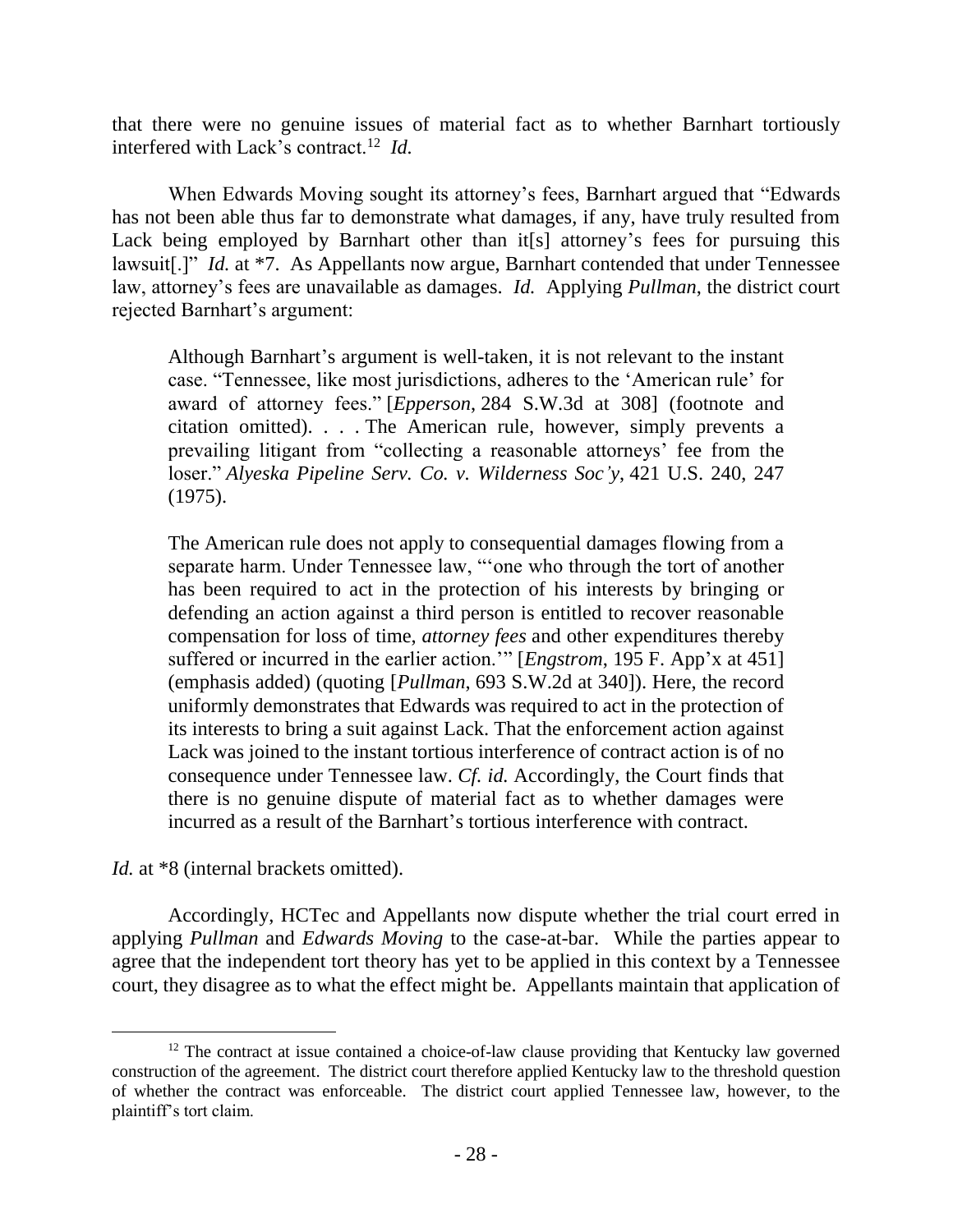the independent tort theory here creates a "windfall that skews the incentives in litigation and rewards even a party with no damages just for continuing the fight[,]" and fosters "an incentive to litigate rather than resolve the case, banking on a profit while never really suffering any harm." On the other hand, HCTec argues that the trial court's decision aligns with the purpose of section 47-50-109, which is to dissuade parties such as Rezult from interfering in employee contracts. HCTec points out that any other construction leaves a party such as itself without remedy when a TRO is granted early in a non-compete case and other damages therefore do not materialize.

While Appellants are correct that *Edwards Moving* is non-binding authority, *see Bredesen v. Tenn. Judicial Selection Commission*, 214 S.W.3d 419, 430 n.6 (Tenn. 2007), we agree with the trial court that it is highly analogous and persuasive. Under the particular circumstances of this case, we conclude that HCTec is entitled to recover its attorney's fees as compensatory damages against Rezult pursuant to the independent tort theory. For the reasons discussed above, Rezult's tortious inducement of Crawford's breach of the Agreement forced HCTec "to act in the protection of [its] interests[.]" *Pullman*, 693 S.W.2d at 340 (citing The Restatement (Second) of Torts, § 914(2) (1979)). Stated differently, "the natural and proximate consequence of a tortious act of [Rezult] has been to involve [HCTec] in litigation." *Id.* (citing 42 A.L.R.2d 1183 (1956)). The trial court awarded HCTec its attorney's fees to compensate HCTec for actions its was forced to take to defend its rights under the Agreement, and had Rezult not induced Crawford to breach the Agreement, those fees would not have been expended. Insofar as attorney's fees are awarded as compensatory damages, as opposed to a reward to HCTec for having prevailed, this decision does not run afoul of the American Rule. *See King v. Chase*, No. M2019- 01084-COA-R3-CV, 2021 WL 1017160, at \*35 (Tenn. Ct. App. Mar. 17, 2021) (applying the independent tort theory to affirm award of attorney's fees as compensatory damages, and noting that "[t]he purpose of compensatory damages is to compensate a party for the loss or injury caused by a wrongdoer's conduct.").

We are unpersuaded by Appellants' argument that this decision incentivizes protracted litigation by parties such as HCTec. On the contrary, this decision buttresses the purpose of Tennessee Code Annotated section 47-50-109, which "was designed as a protection against wi[l]lful wrongs, *such as inducing employees to break their contract with their employer which would result in injury and damage to the latter's business interest*." *Hanger Prosthetics*, 280 S.W.3d at 204–05 (emphasis in original) (quoting *Emmco Ins. Co. v. Beacon Mut. Indem. Co.*, 322 S.W.2d 226 (1959)). From the outset of this case, Rezult has taken the position that HCTec has no legal ground to stand on in the absence of other damages, and that so long as Crawford does not outright steal clients and business away from HCTec, the Agreement is toothless. The record before us simply does not support Rezult's contention that parties such as HCTec will engage in protracted litigation in order to amass a windfall of attorney's fees; indeed, if the record reflected this, the outcome could differ. Here, however, the record uniformly establishes that Rezult induced a violation of the Agreement with the expectation that there would be no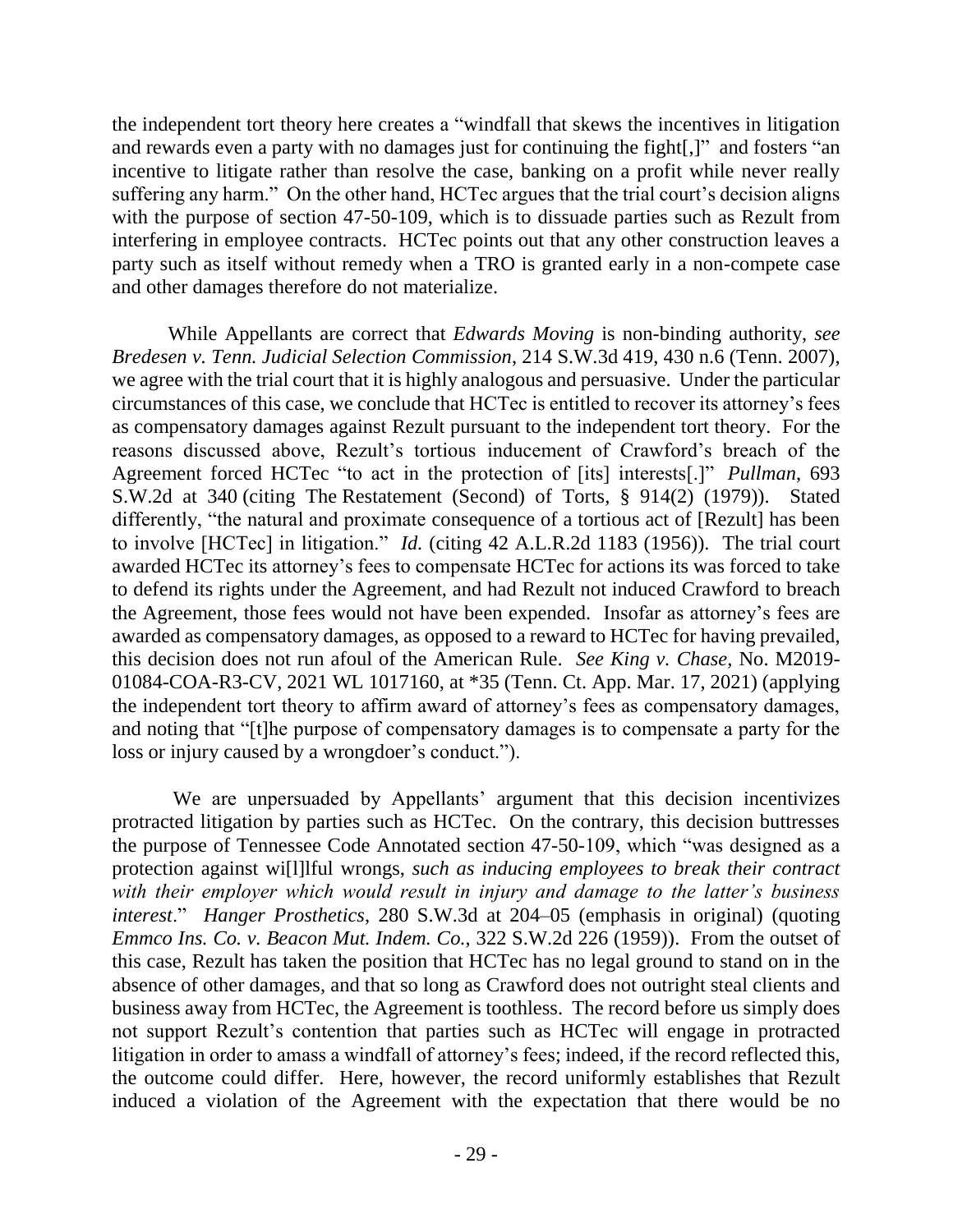consequences, a circumvention of the intent and purpose of section 47-50-109. *See Hanger Prosthetics*, 280 S.W.3d at 204–05. In this sense, the application of the independent tort theory is consistent with the letter and spirit of the law on inducement of breach of contracts.

Accordingly, we affirm the trial court's conclusion that under the particular circumstances of this case, the independent tort theory allows HCTec to collect its "attorneys' fees and other litigation expenses" as compensatory damages. *Pullman*, 693 S.W.2d at 340; *Edwards Moving*, 2015 WL 381953, at \*8. That said, we also affirm the trial court's conclusion that summary judgment is granted as to HCTec's inducement of breach claim against Rezult. *Edwards Moving*, 2015 WL 381953, at \*8.

# *f. Treble damages pursuant to section 47-50-109*

Appellants also argue that the trial court erred in trebling HCTec's damages under Tennessee Code Annotated section 47-50-109, which provides:

It is unlawful for any person, by inducement, persuasion, misrepresentation, or other means, to induce or procure the breach or violation, refusal or failure to perform any lawful contract by any party thereto; and, in every case where a breach or violation of such contract is so procured, the person so procuring or inducing the same shall be liable in treble the amount of damages resulting from or incident to the breach of the contract.

Having confirmed that HCTec is entitled to compensatory damages in this case, we take no issue with the trial court's conclusion that trebling is required by the statute. The statute provides that when an inducement of breach is established, "the person so procuring or inducing the same **shall be liable** in treble[.]" *Id.* (emphasis added); *see also Shahrdrar v. Global Housing, Inc.*, 983 S.W.2d 230, 239 (Tenn. Ct. App. 1998) ("This section is a codification of the common law tort action and provides for mandatory treble damages if there is a clear showing that the defendant induced the breach." (citing *Polk & Sullivan, Inc. v. United Cities Gas Co.*, 783 S.W.2d 538, 542 (Tenn. 1989))).

For all of the reasons addressed herein, there has been a clear showing Rezult induced the breach of the Agreement. The trial court's decision is affirmed.

# *g. Attorney's fees incurred on appeal*

Finally, HCTec raises the issue of whether it is entitled to its additional attorney's fees and expenses incurred in connection with this appeal. With regard to Crawford, HCTec points again to the "prevailing party" clause of the Agreement, which provides for "reasonable attorneys' fees and costs and paralegals' fees, **together with all such expenses**